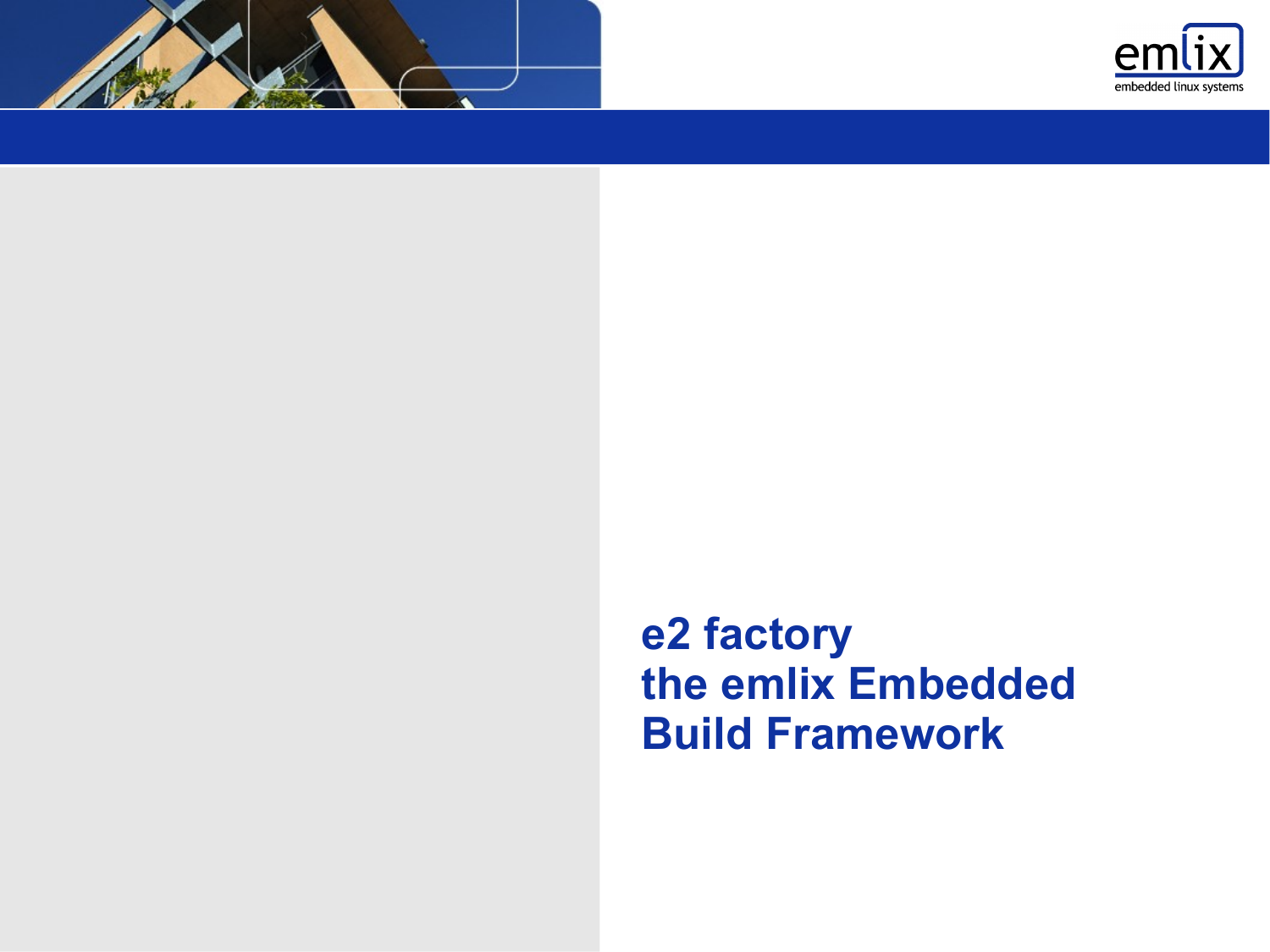



## **Agenda**

- **Motivation**
- Basic Concepts
- **Design and Implementation**
- Working with e2 factory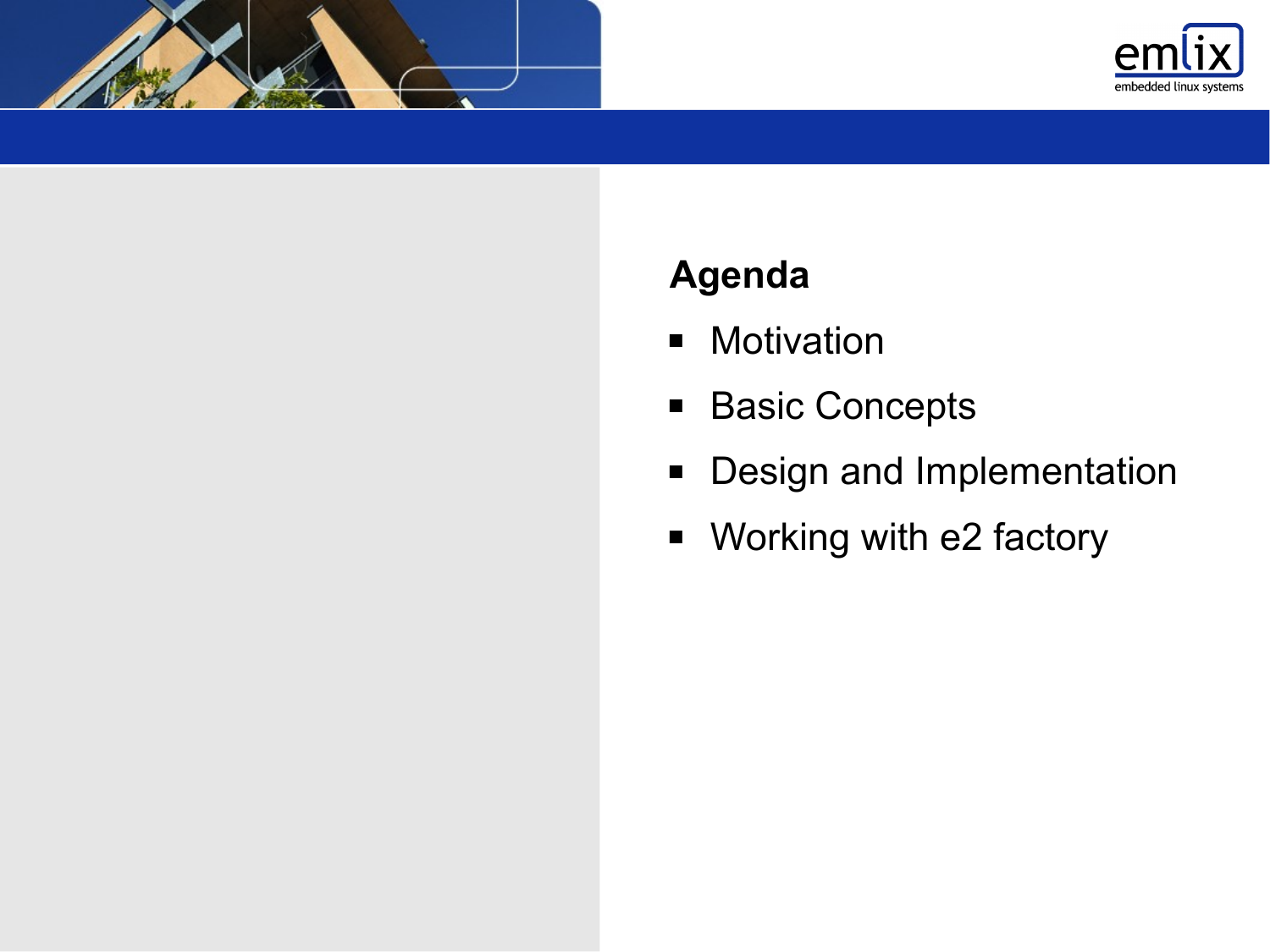



## **e2 factory Motivation**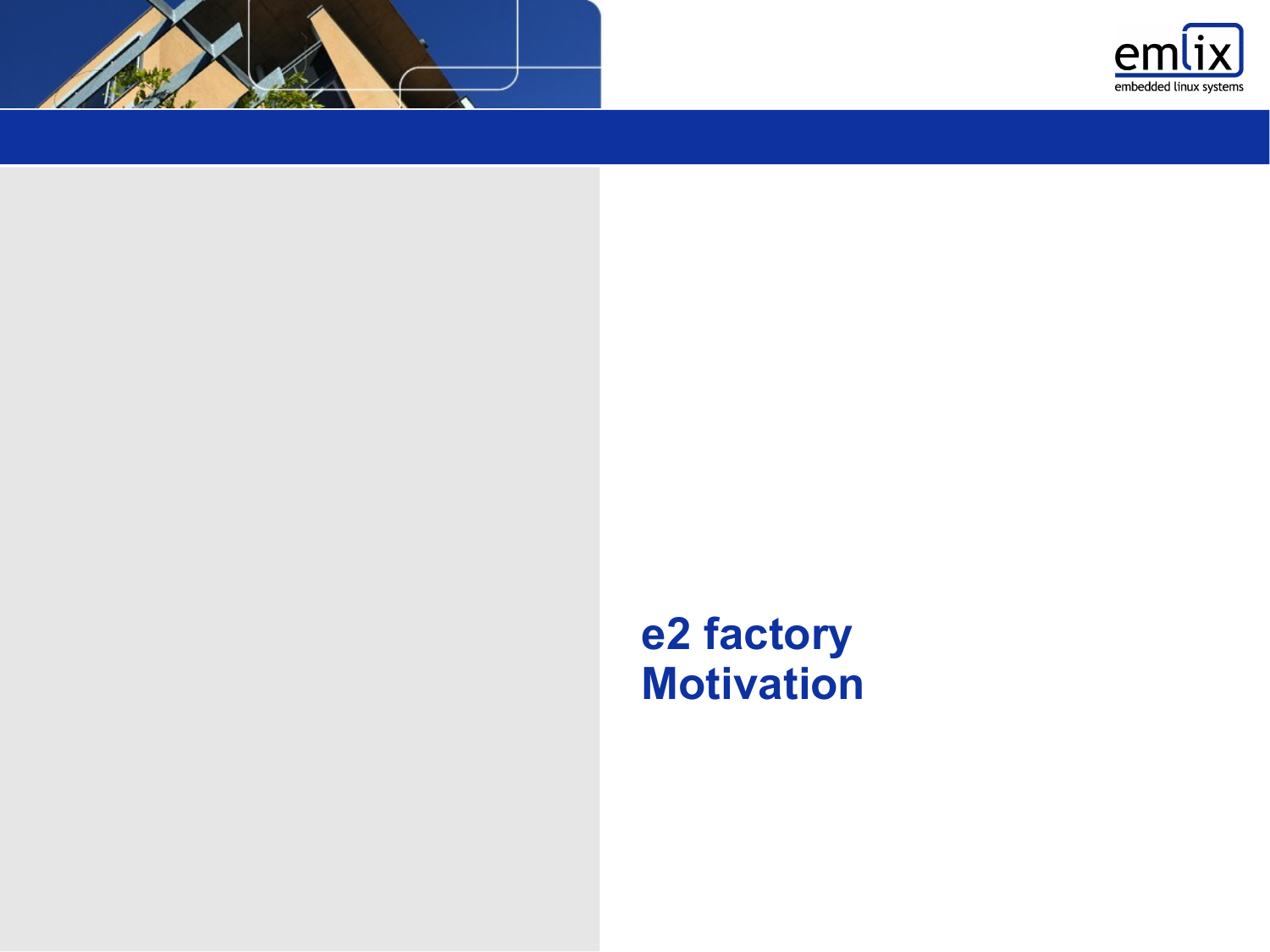



#### **Motivation**

Development Tools

- Source Code Management about maintaining source code
- IDE or simply Editors about development
- Build Framework about reliable builds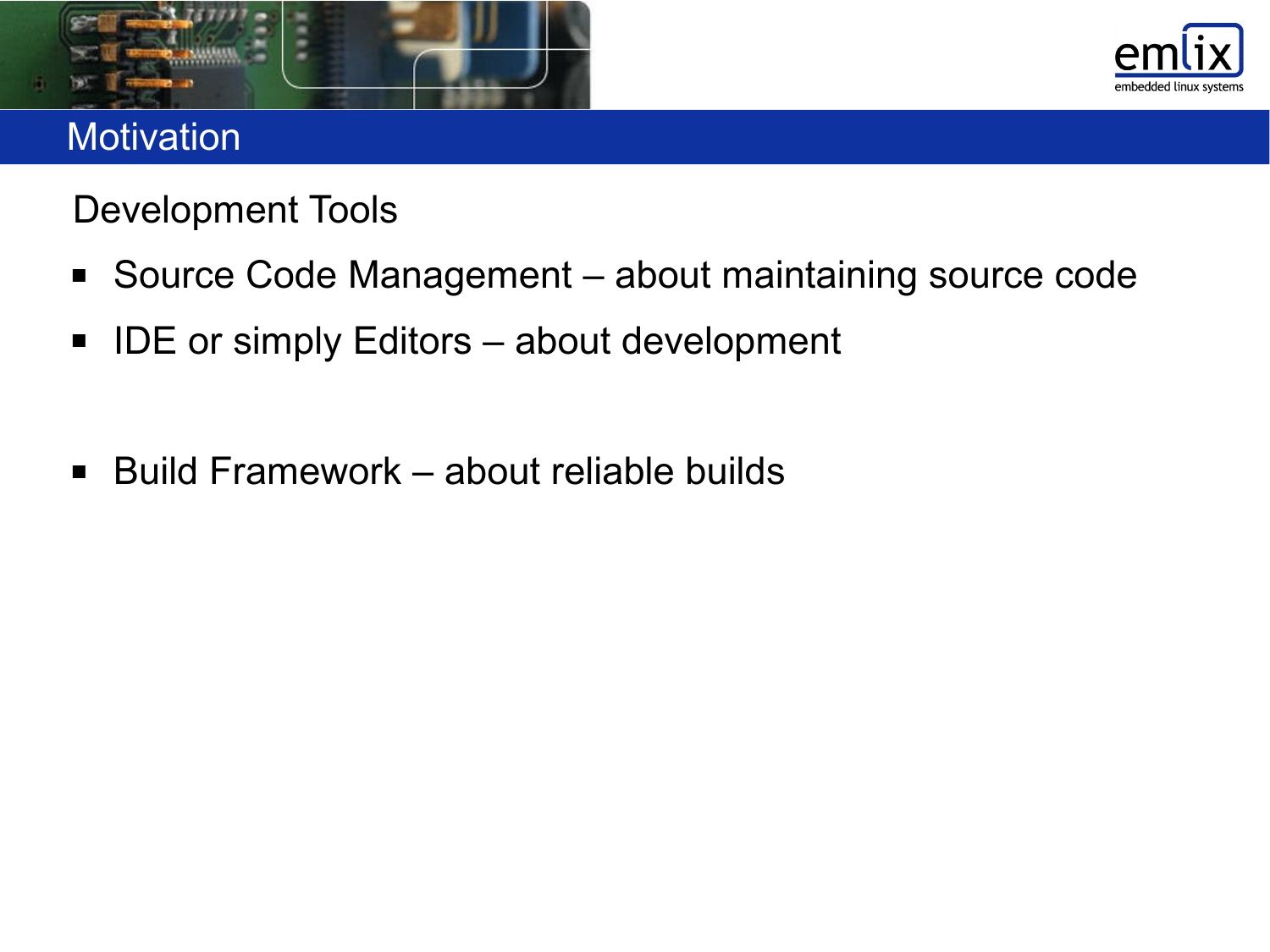



#### **Motivation**

Requirements for embedded build systems:

- Automated builds
- **Efficient development**

Intended Audience

**Industrial Embedded Linux Developers**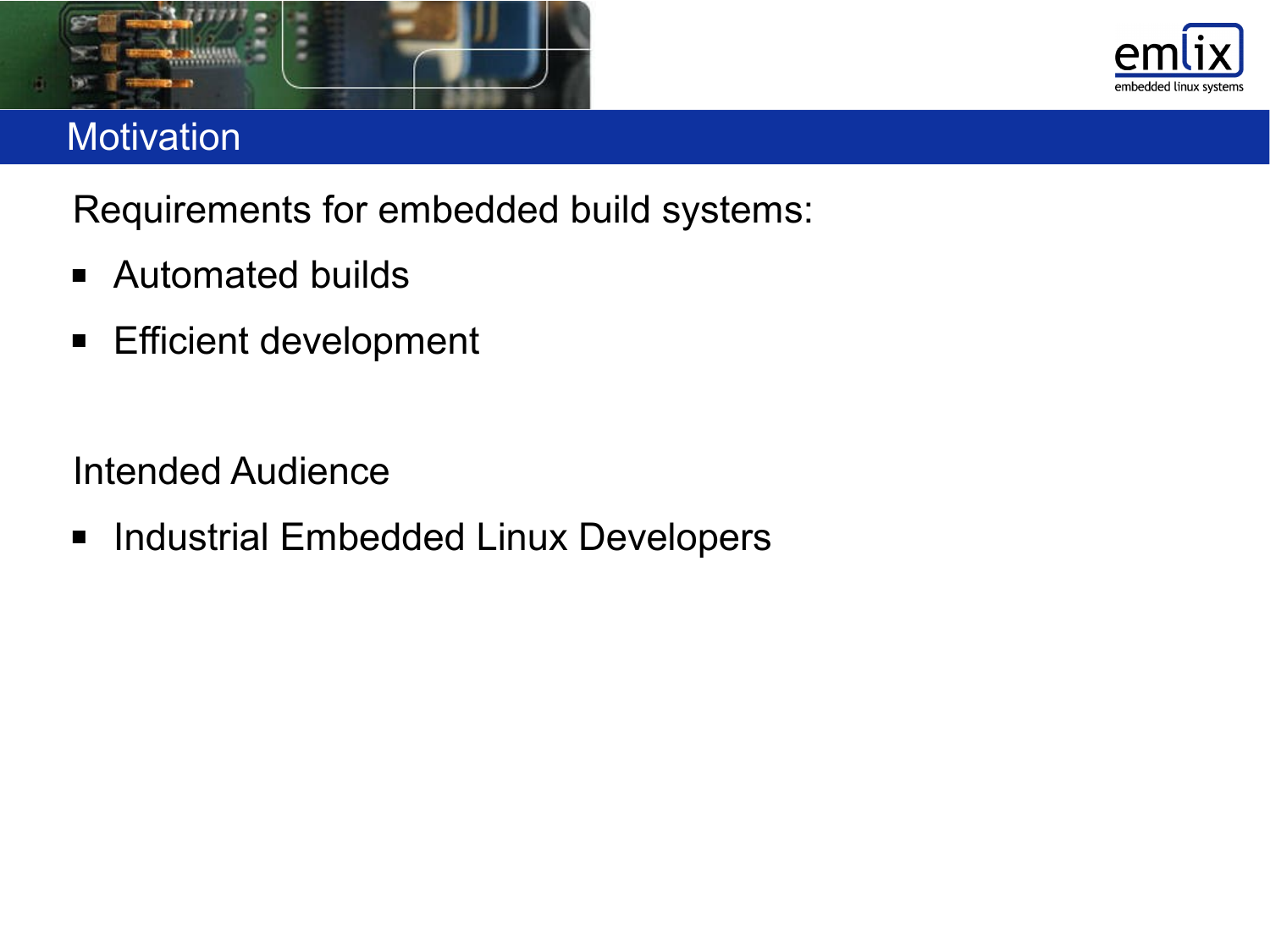



### **Motivation**

Specific requirements for Industrial Embedded Linux Developers

- Reproducible builds
- **Long term maintenance**
- **Development in distributed teams**
- Support platform strategies
- **Open Source specific: Care about licences**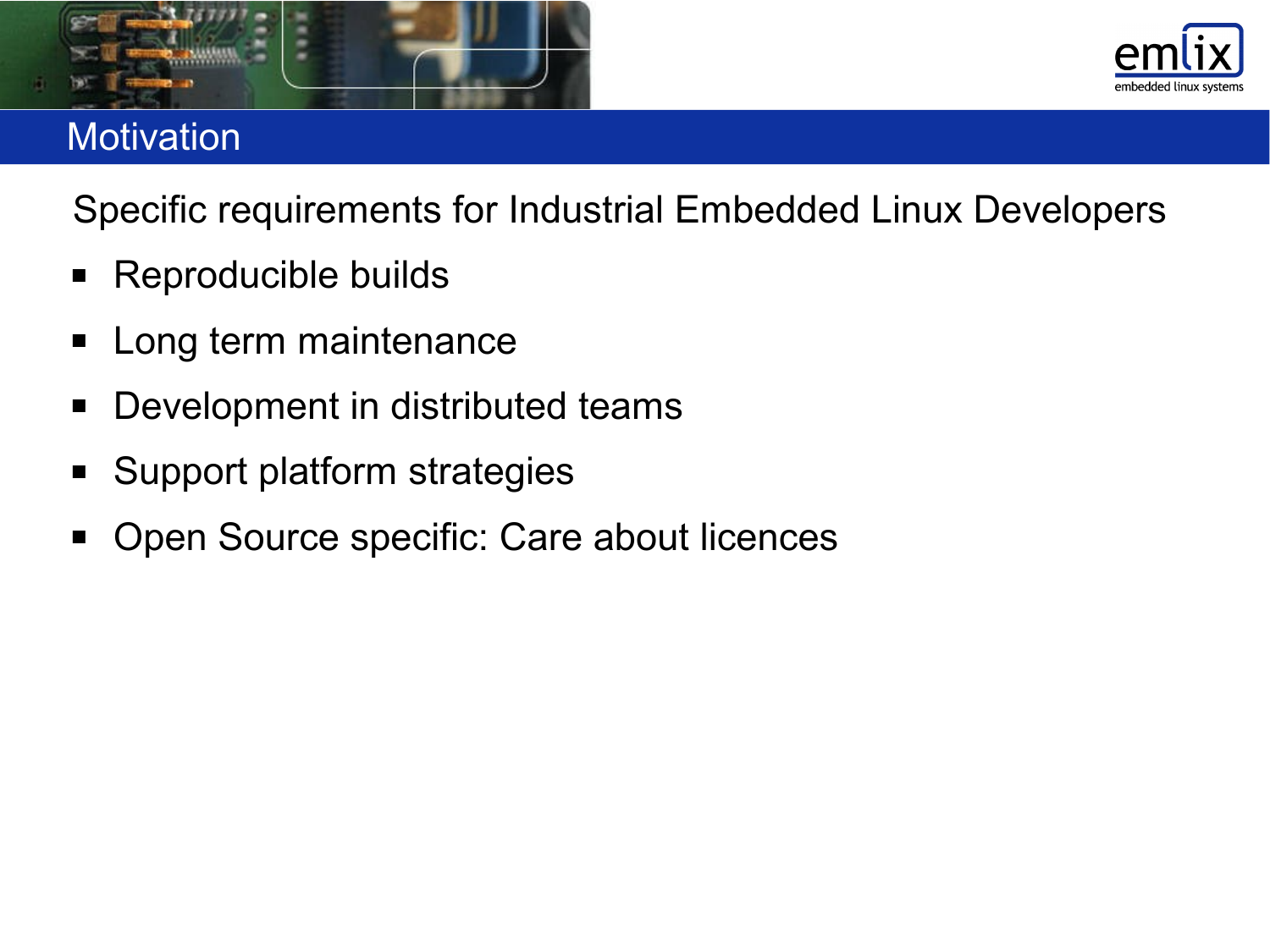



## **e2 factory Basic Concepts**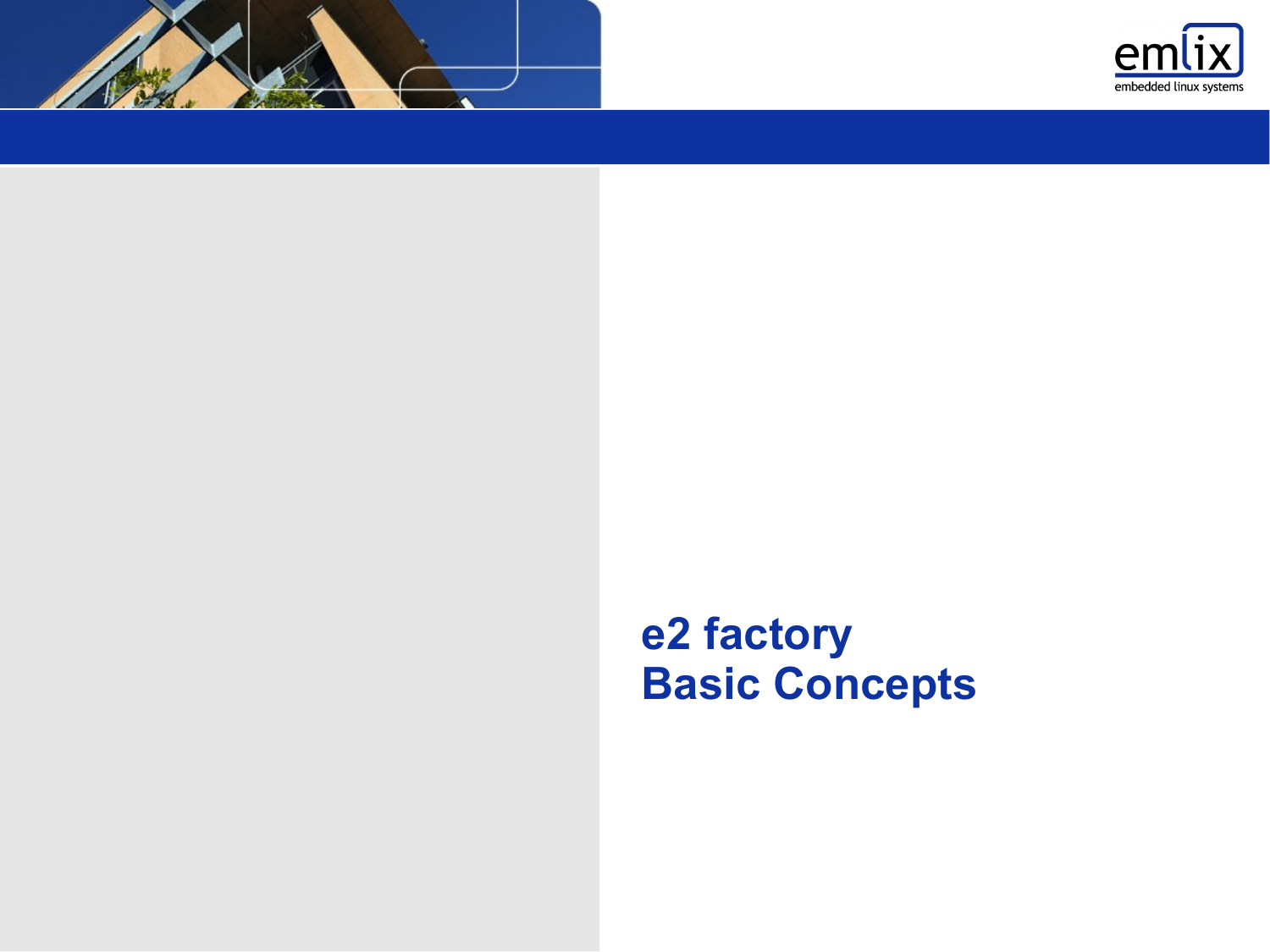



#### Basic Concepts

How to build an Embedded Linux Software System?

- Build a toolchain
- Build a kernel
- Build system software and libraries
- Build product specific software
- Compose things, usually into a kernel image and a rootfilesystem image, ready to deploy

## **Component Based Software Engineering**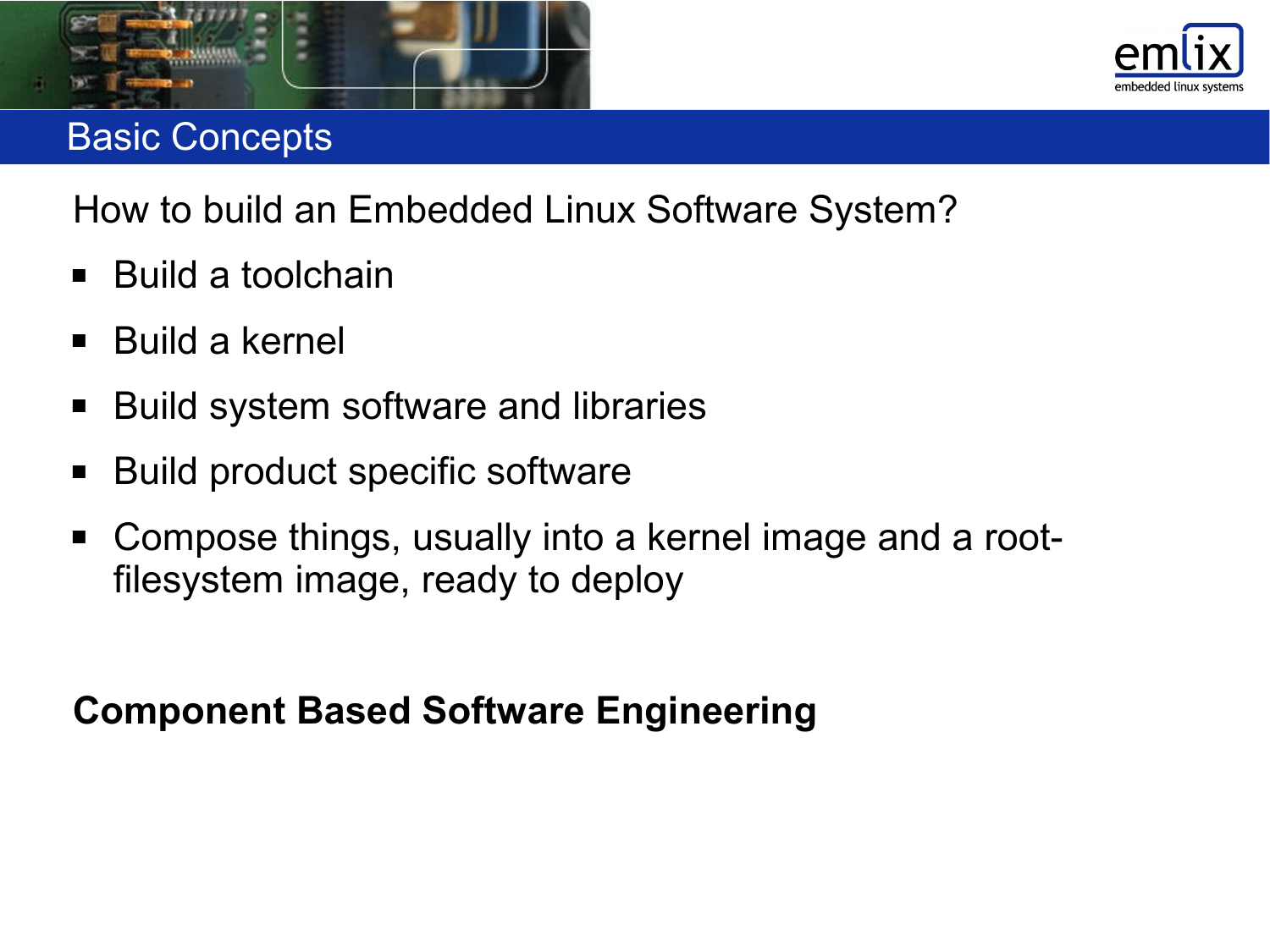



#### Basic Concepts

The basic composition process

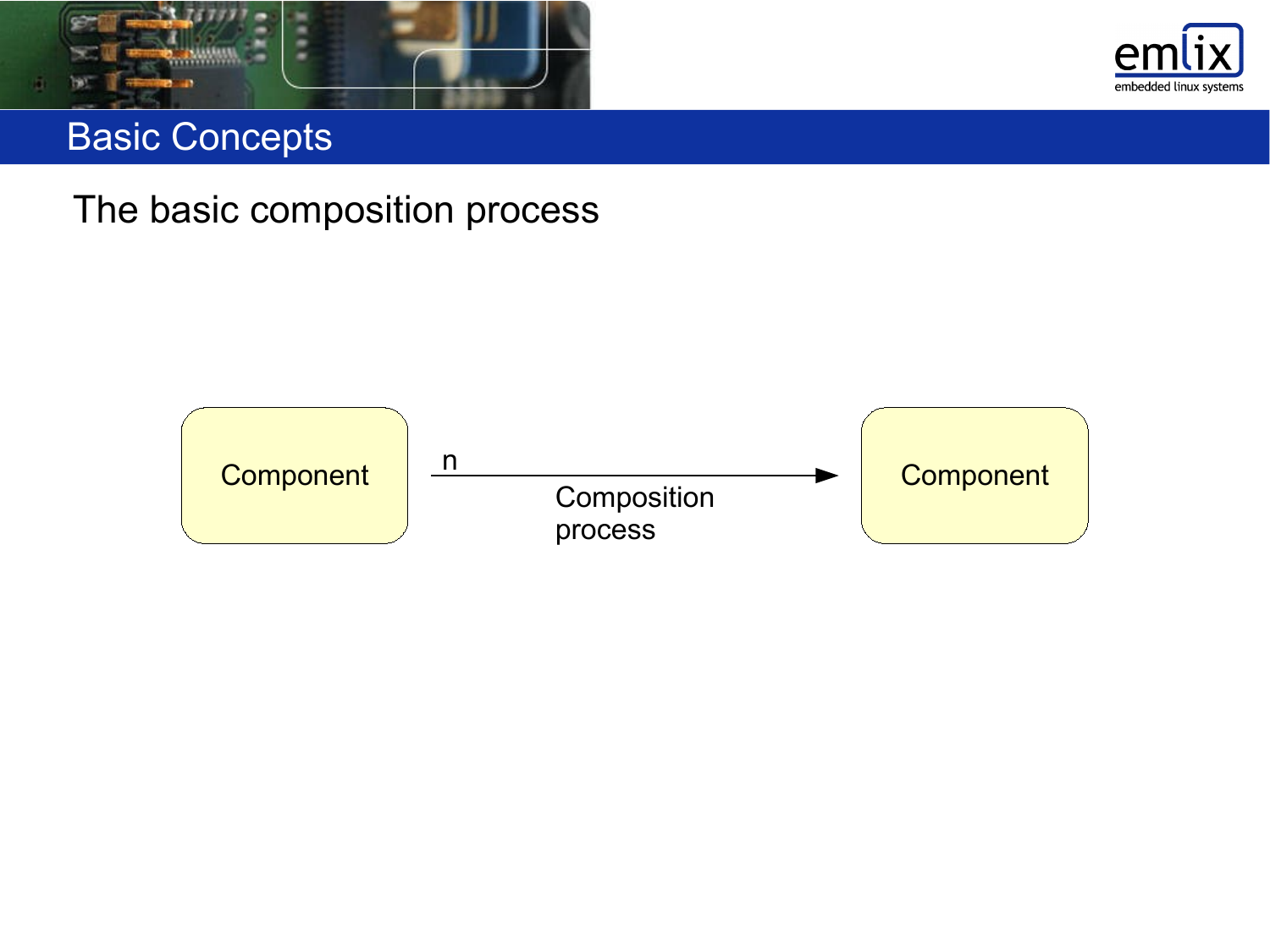



#### Basic Concepts

#### Cascading composition processes

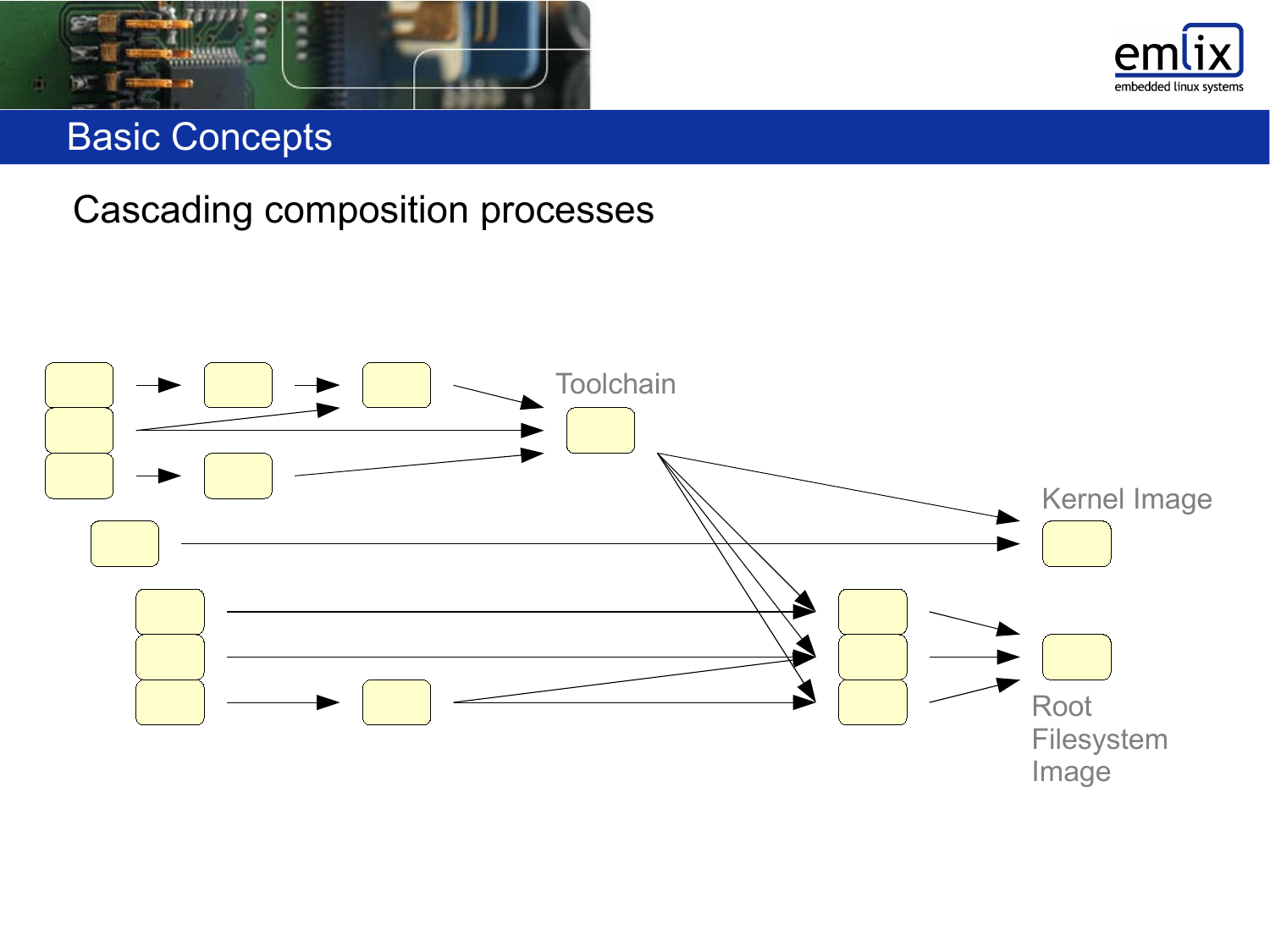



## **e2 factory Design and Implementation**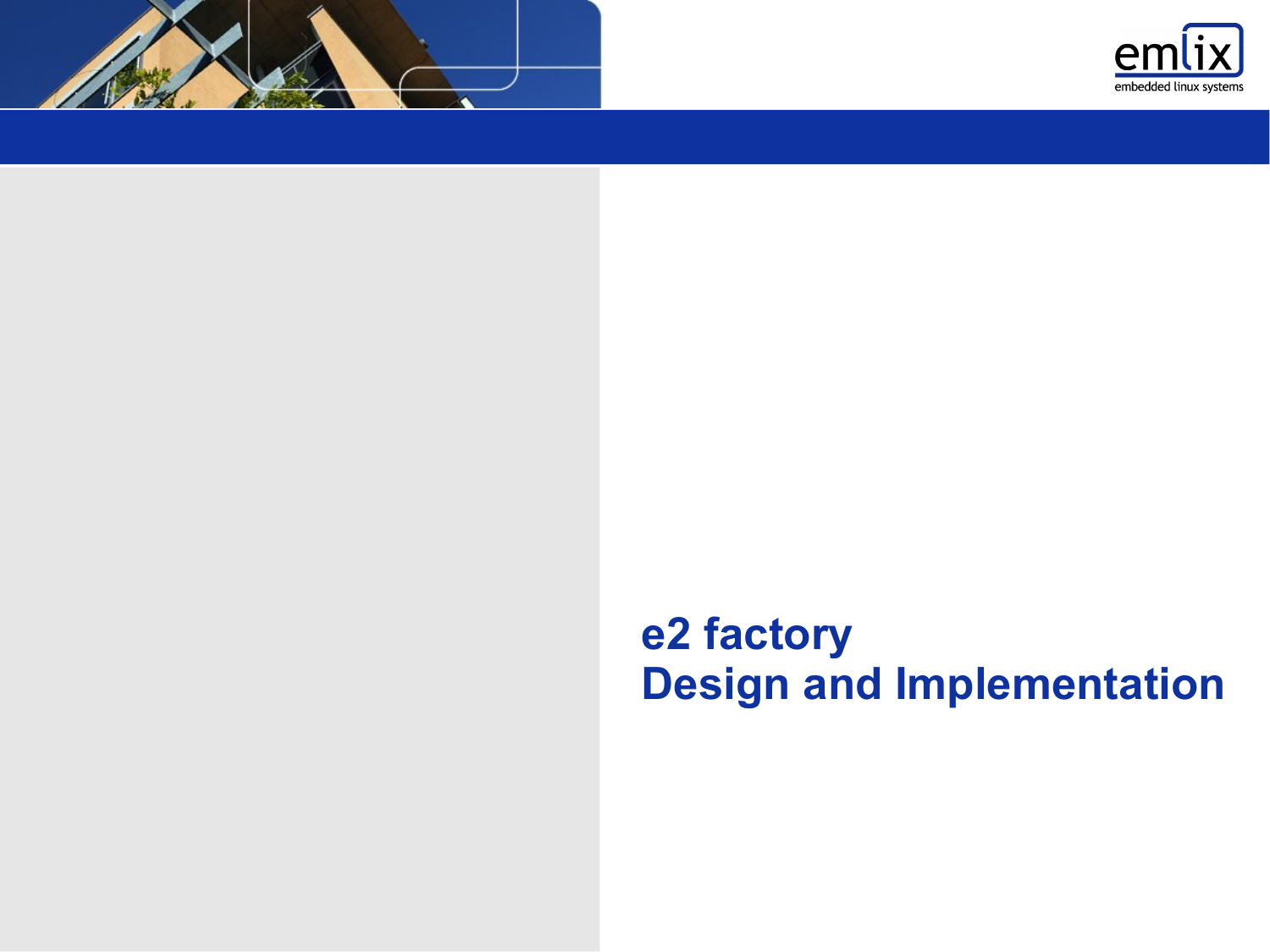



Translating abstract terms into implementation terms



Composition translates into *build process*

Components are called

- *Sources* and *dependencies* when talking about *build process* input
- *Results* when talking about *build process* output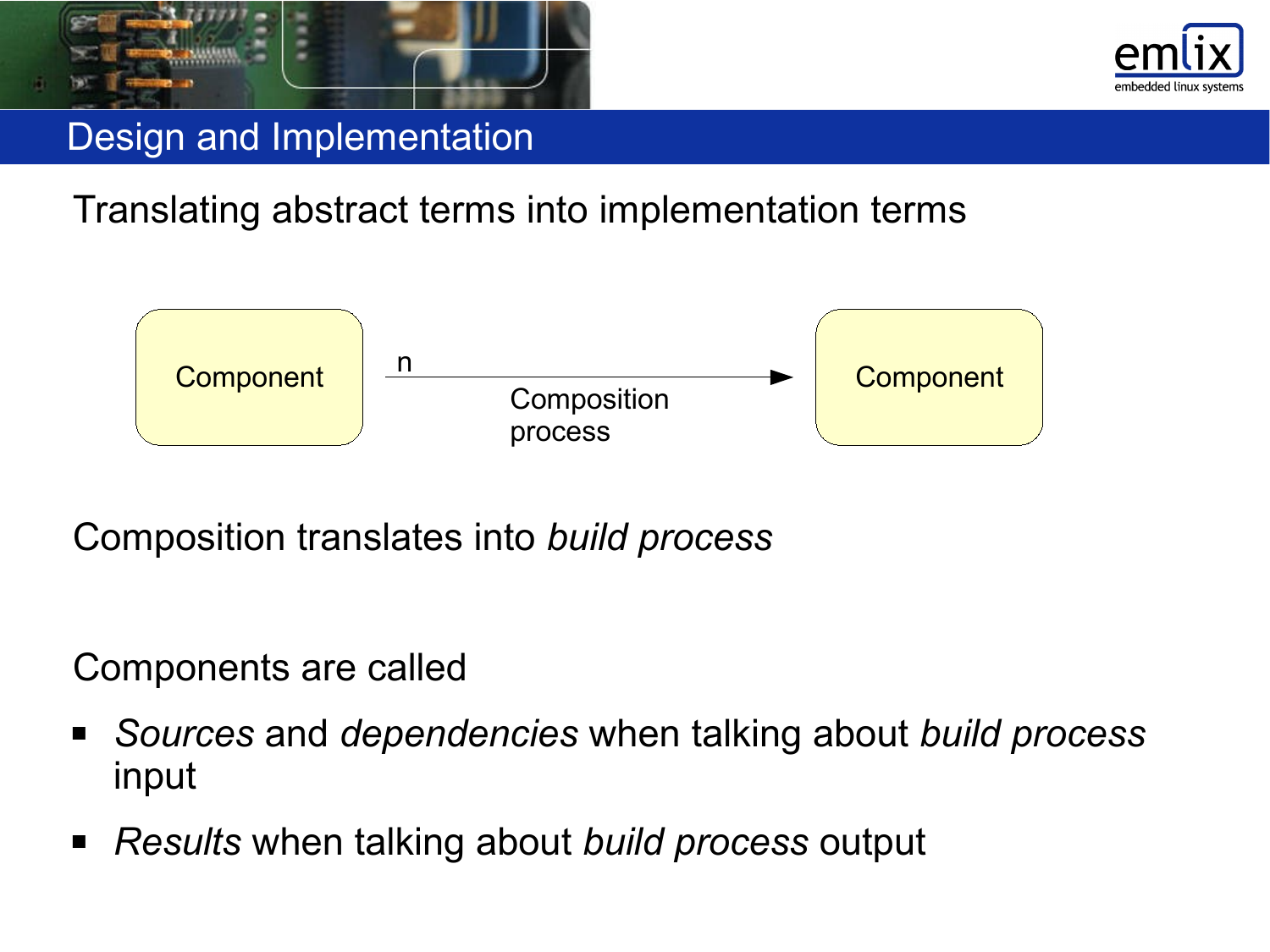



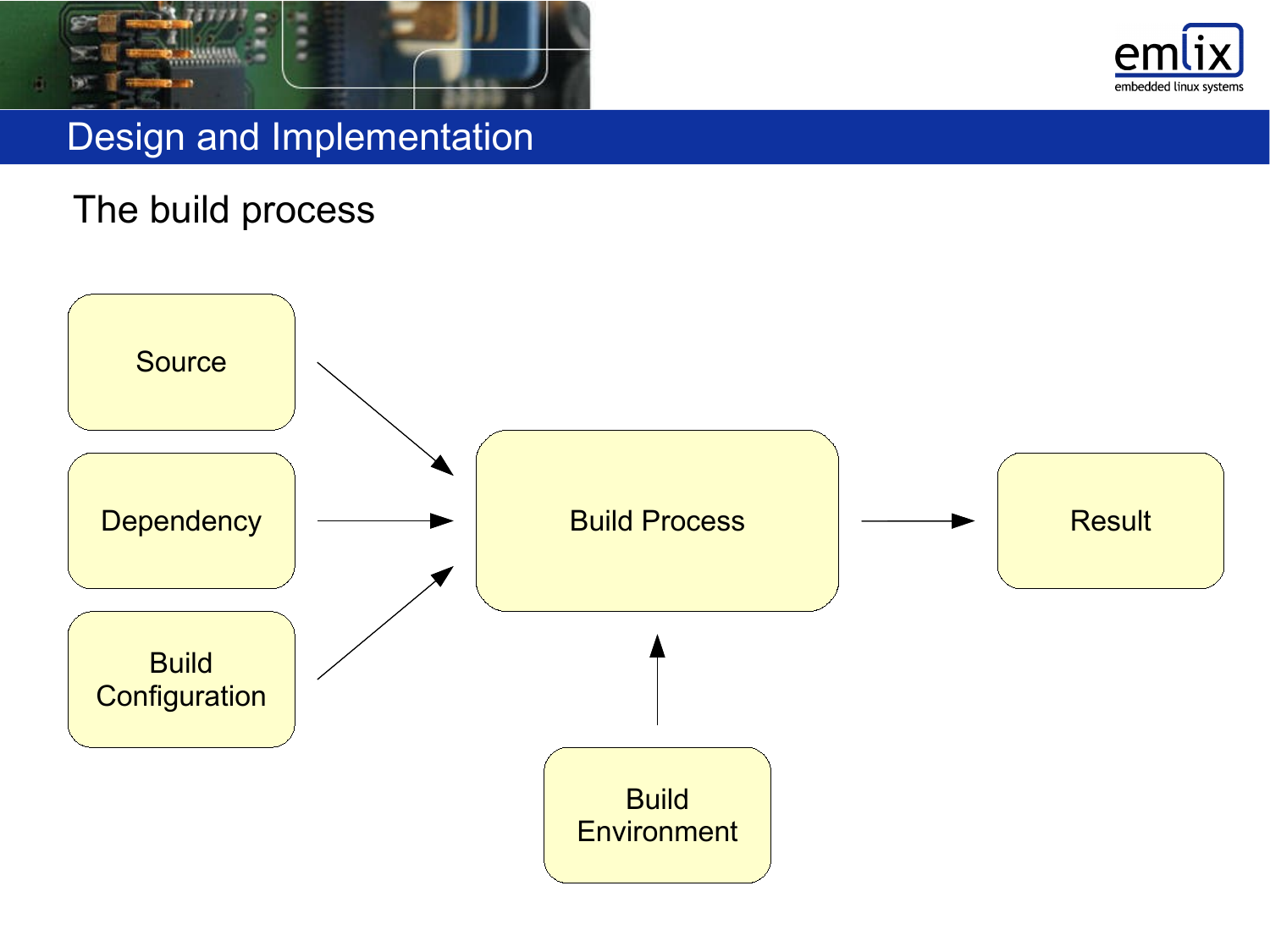



- **Setup the build environment** 
	- **Extract tarballs**

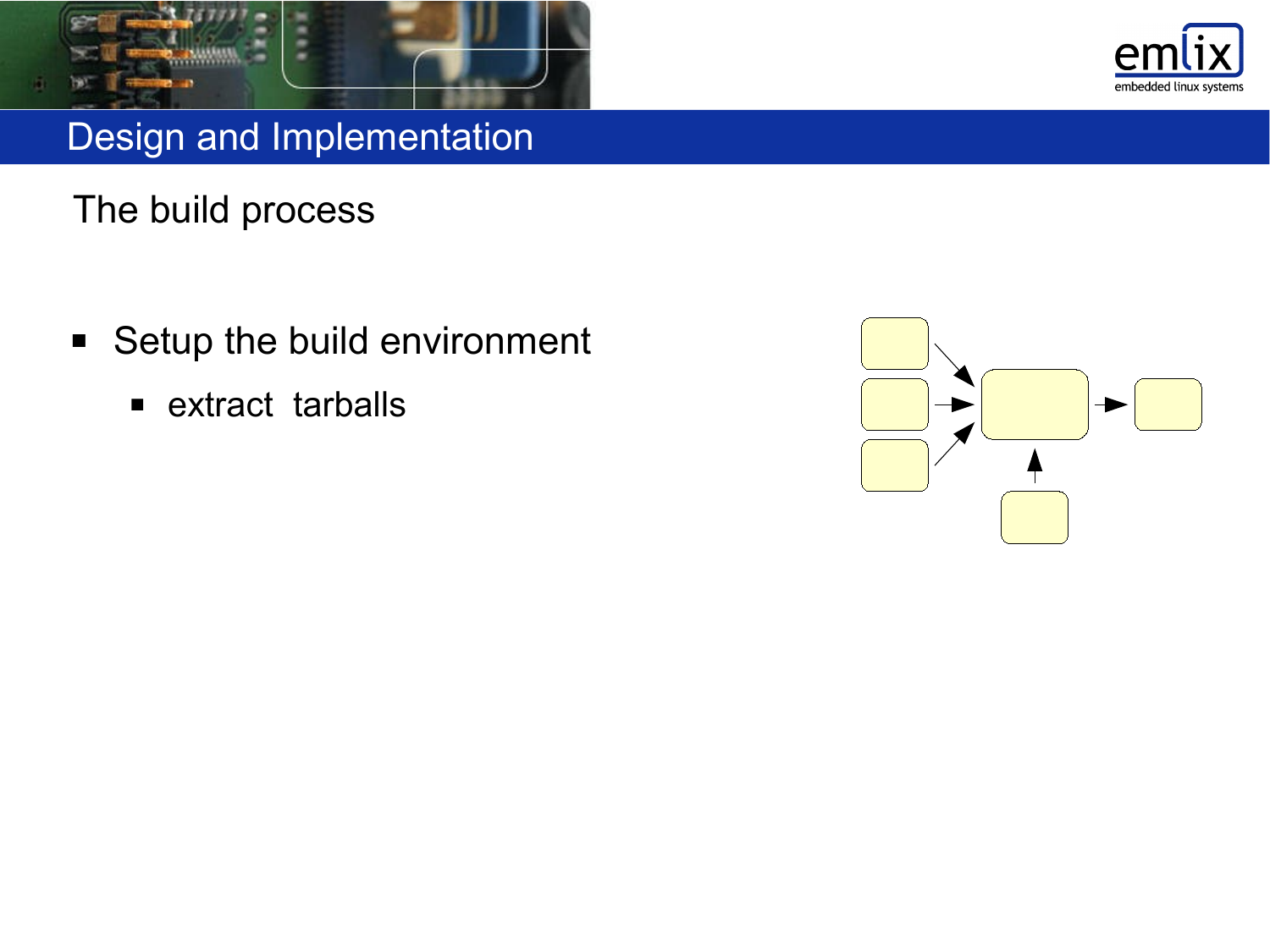



- Copy things into the build environment
	- **Sources,**
	- **Dependencies**
- **Install the build configuration** 
	- **Build script**
	- Shell environment
	- **Build script library**

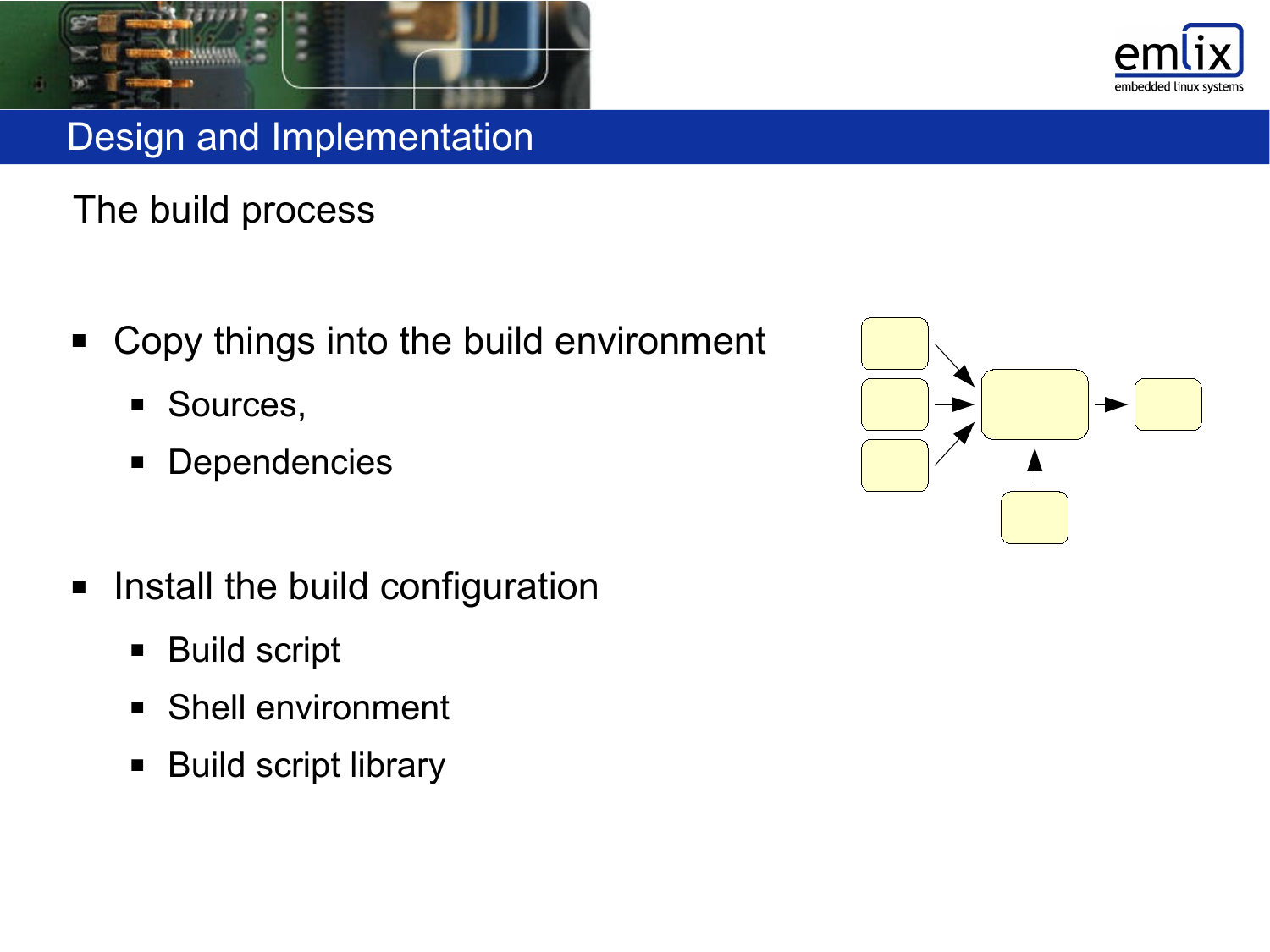

- **Build** 
	- Change the root directory to the build environment (chroot())
	- Run the build script
- The build script leaves the build output in a directory



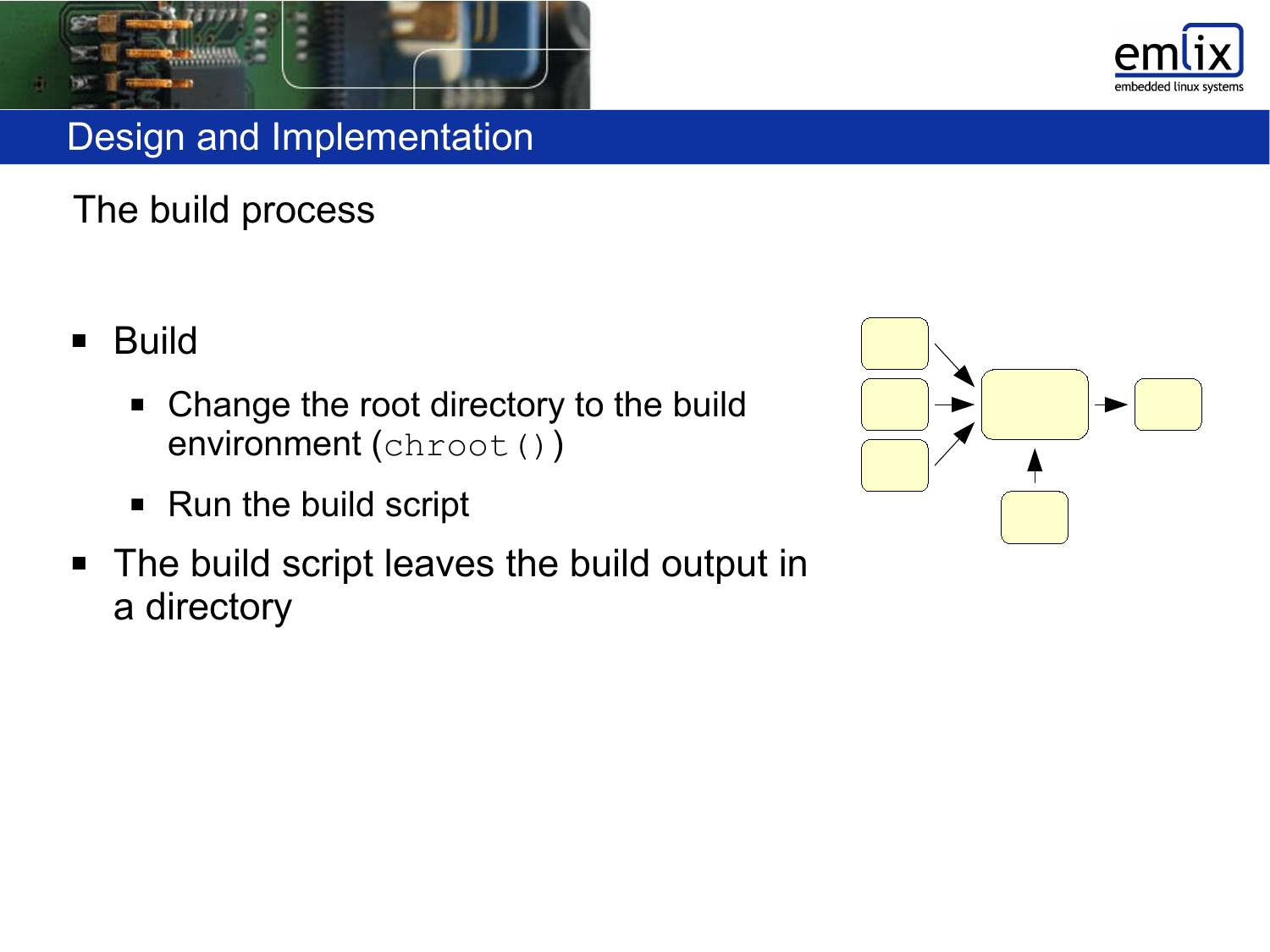



- **Store the result** 
	- **Fetch the resulting files from the build** environment
	- Create the result package
	- Store the result to the server

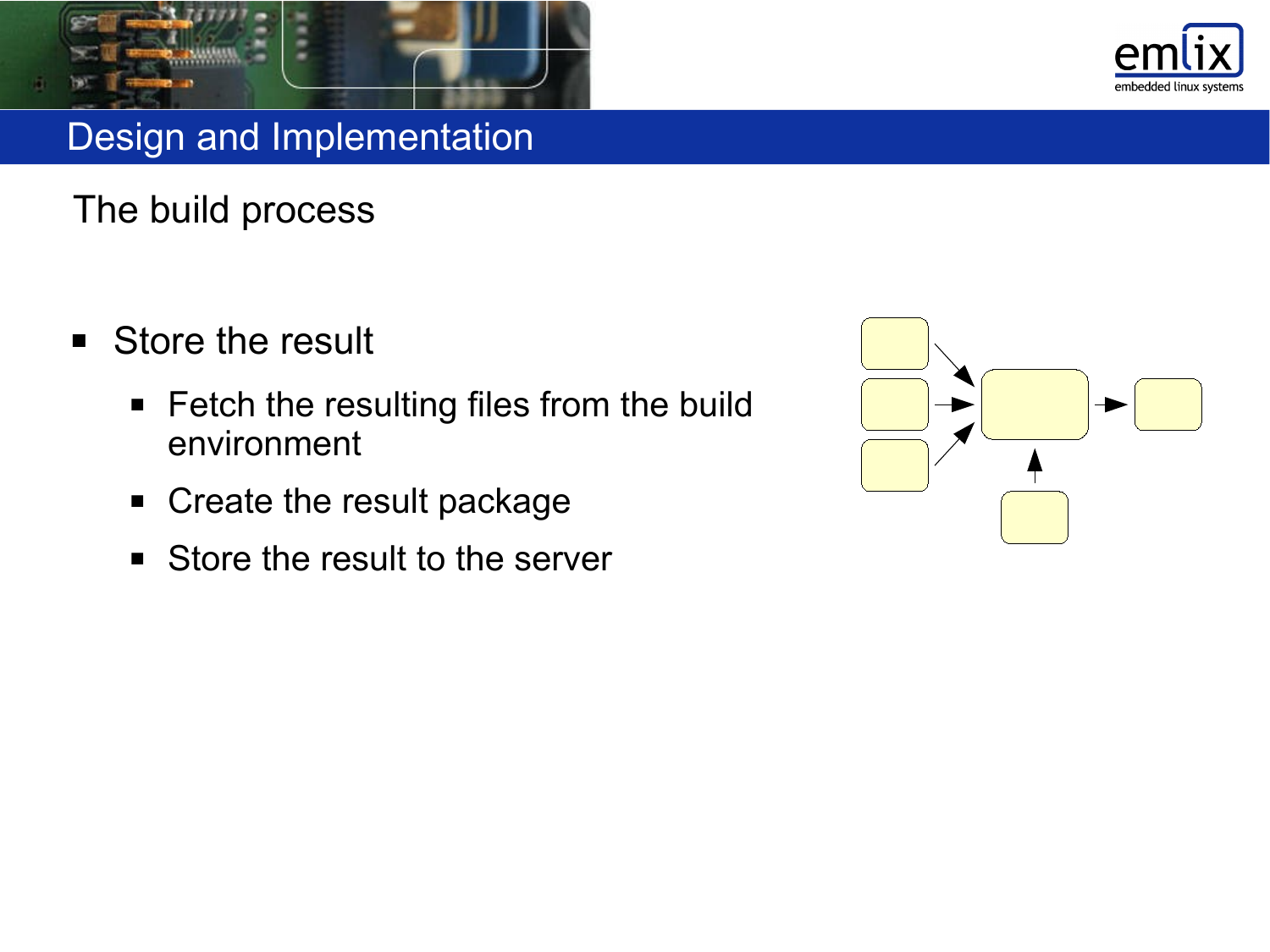



BuildId - Know what you build in advance

- Before building we calculate a cryptographic hash over any of the process inputs (sources, dependencies, build environment,...)
- We call that hash *BuildId*
- *e2 factory stores results accessible through the BuildId*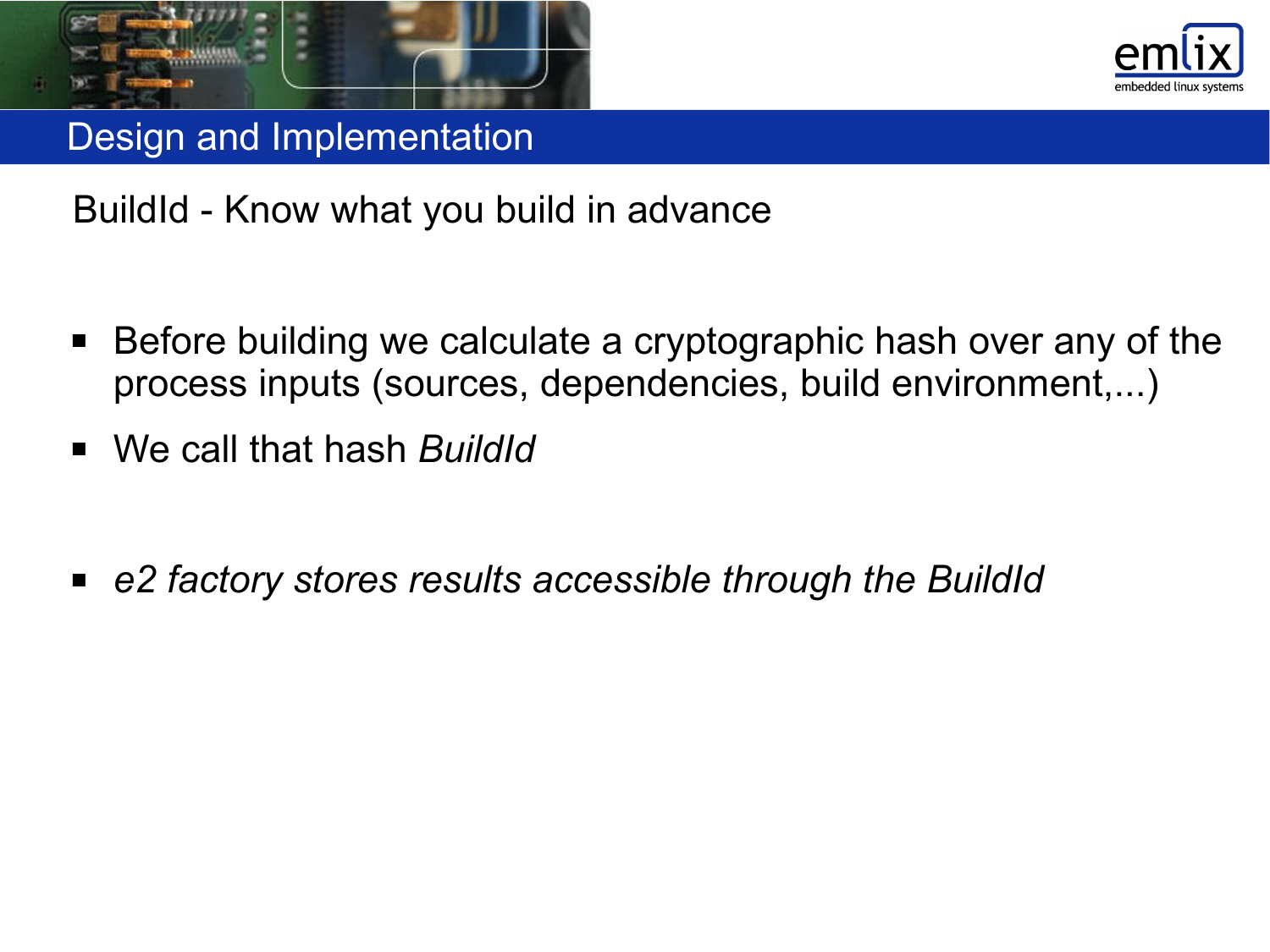



Build Cache

- Rebuilding is only done when any process input changed
- Results can be stored on a shared server
- **They are available across multiple developers immediately**
- Dependency tracking is fully automated and reliable

...unless the unlikely case of a hash collision happens. We use the sha1 hash algorithm which we think is strong enough to minimize risk here.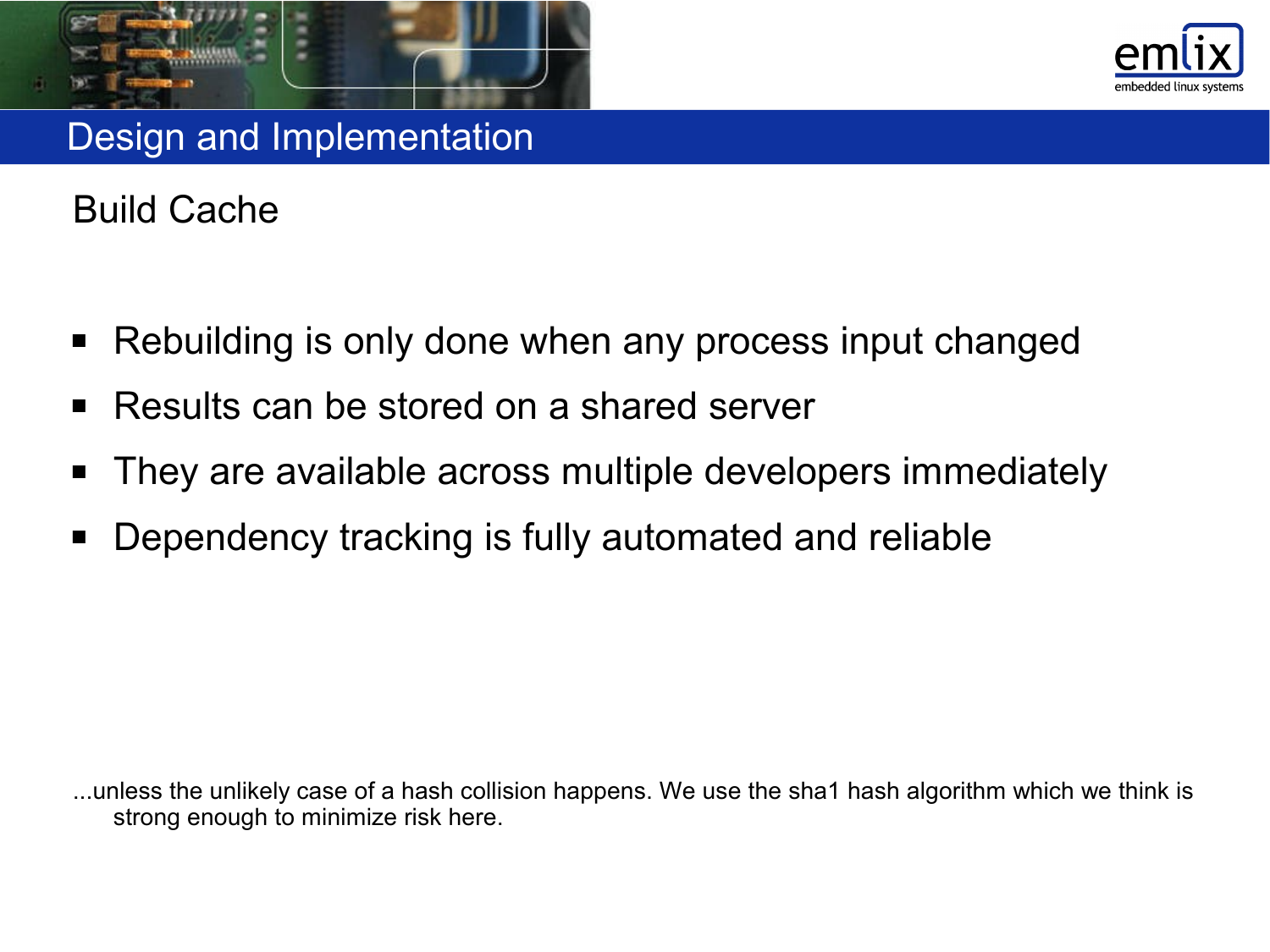



- Industrial Embedded Systems need maintenance for many years
- Reproducibility is mandatory requirement to allow long term maintenance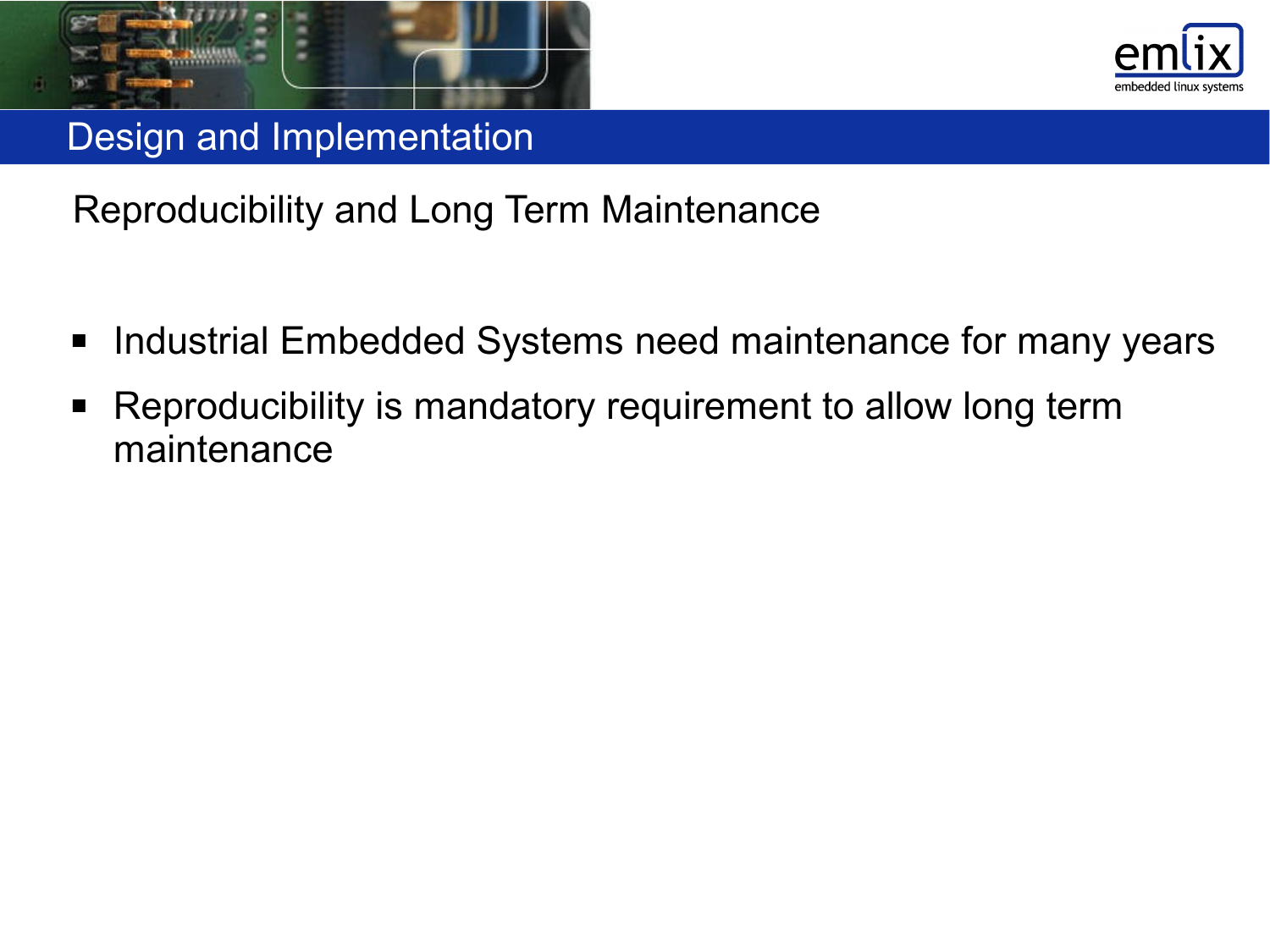



- e2 factory is split into
	- global tools, installed system wide
	- local tools, installed within each project environment
- Set of global tools
	- **is small**
	- maintains compatibility to former generations of local tools
- Local tools control the build process
- Version of local tools is locked to each single project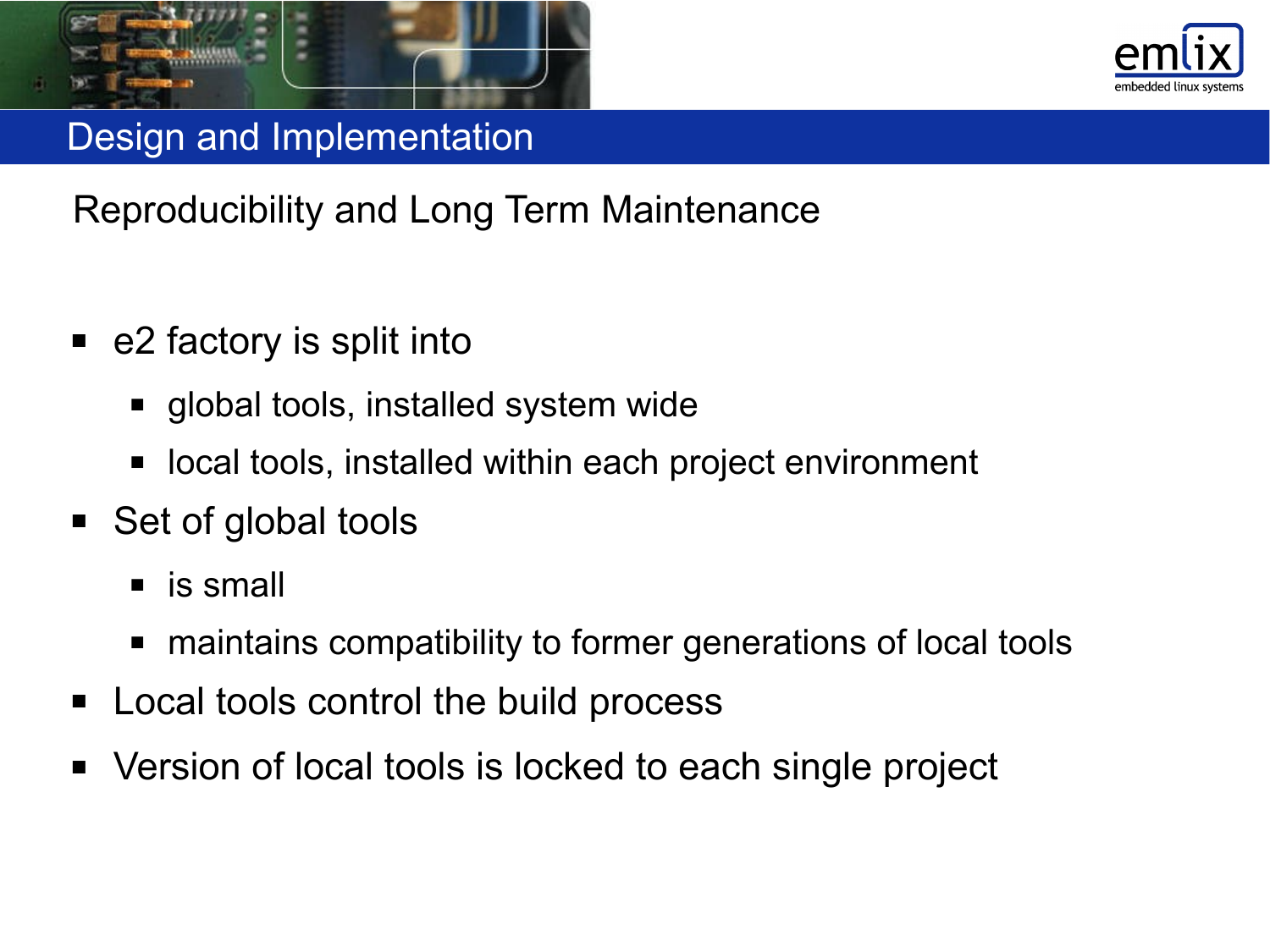



- The project configuration is maintained within a Source Code Management System
- Sources are taken from
	- a SCM System
	- archive files and patches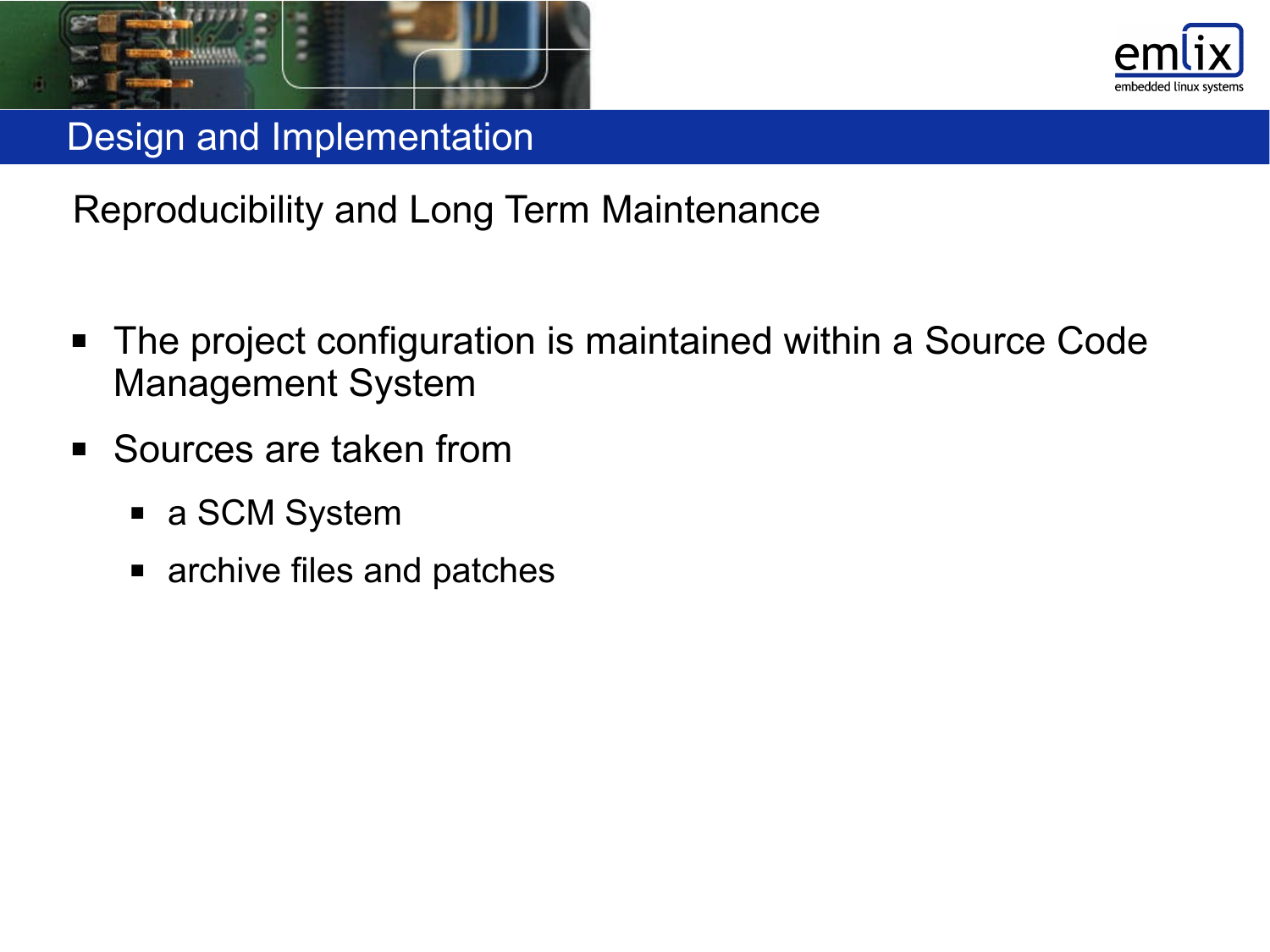



- The same, stable build environment is used
	- by all developers during development
	- in release builds
- Each build process runs in a fresh build environment
- Building is done with the root directory changed to the build environment
	- **host system independence**
	- build processes do not influence each other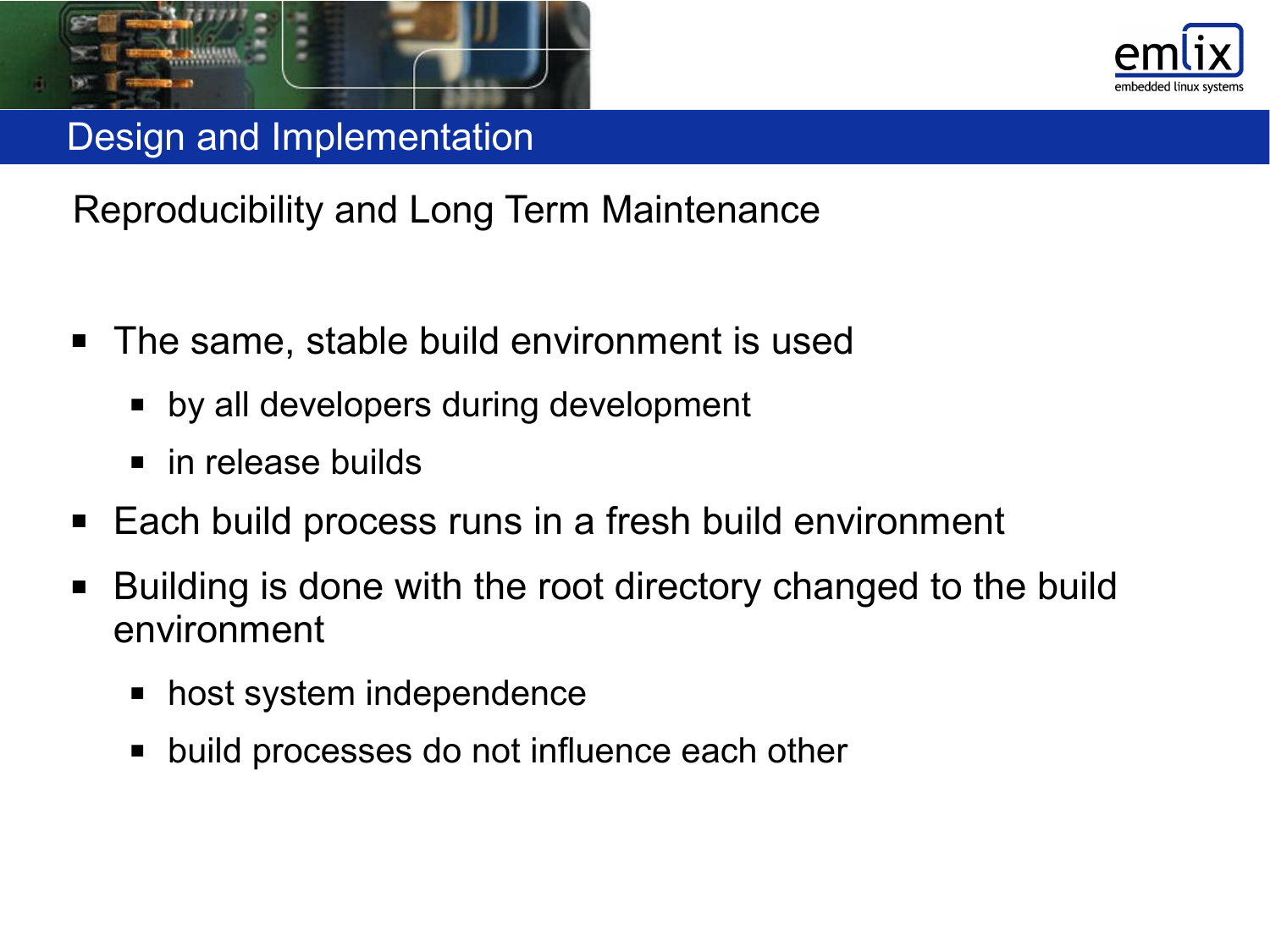



Working in Teams – local or distributed

e2 factory is a distributed system and offers high flexibility

- Developers can share build results by automatically pushing them to a central server
- No more repeated builds across the team, results are looked up by their BuildId and reused
- A local cache can be used, for performance reasons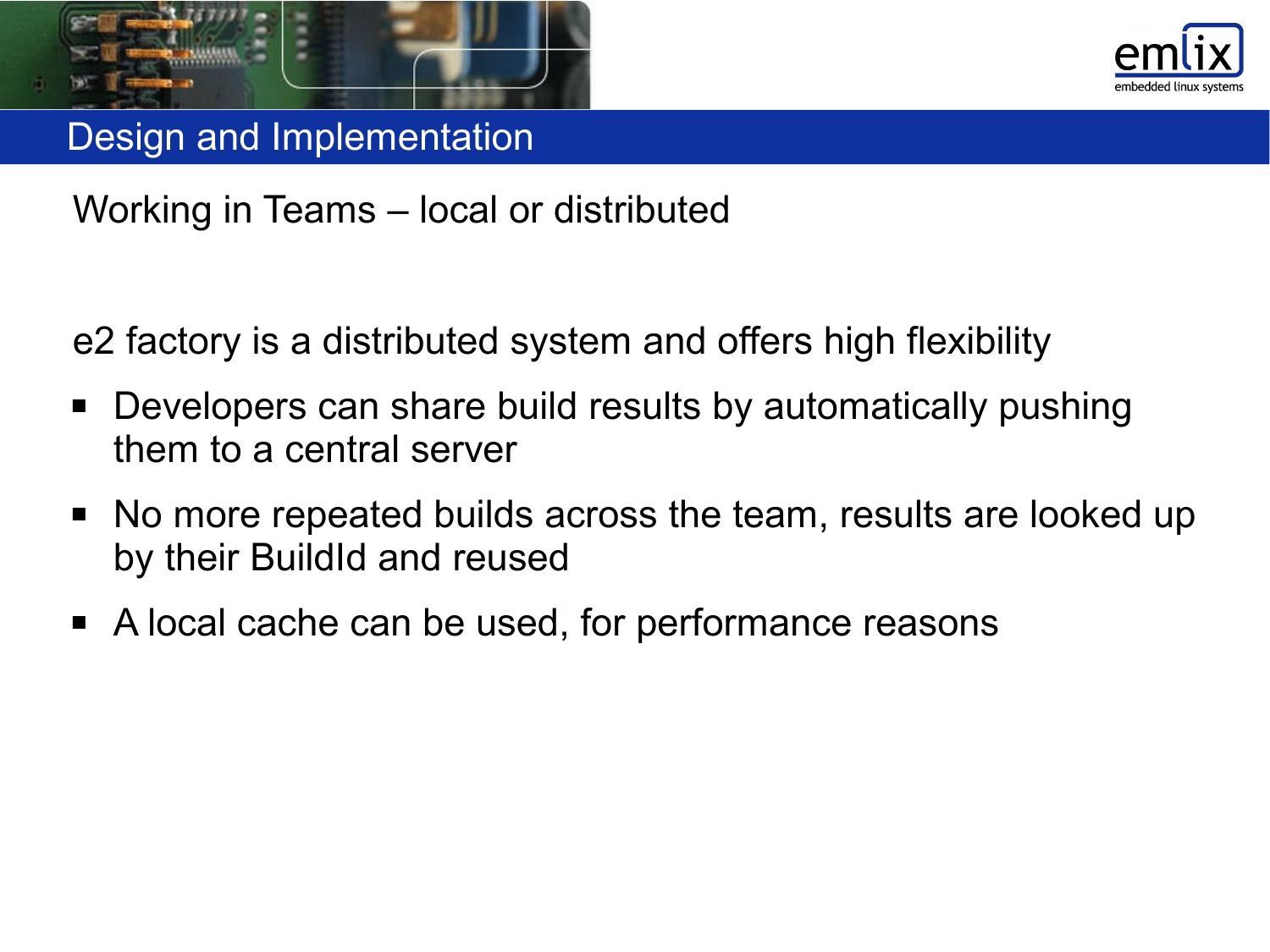



Working detached (or with limited network bandwidth)

e2 factory is flexible enough to support detached work

- The local cache can be filled in advance with relevant data
- Building and development does not require a network connection in this case

There are limitations: e2 factory relies on SCM System access. Detached work requires a distributed Source Code Management System (git)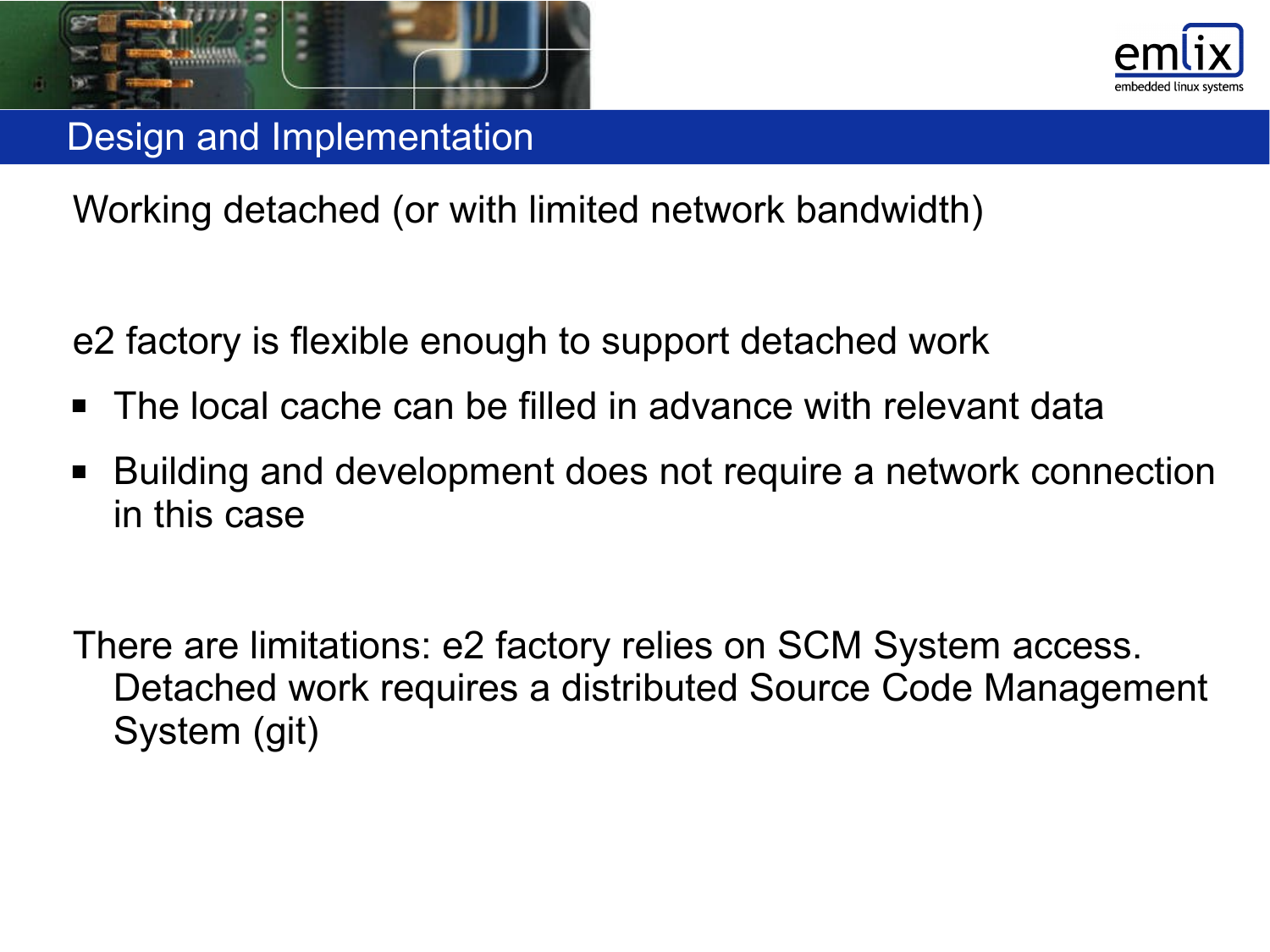



# **e2 factory Working with e2factory**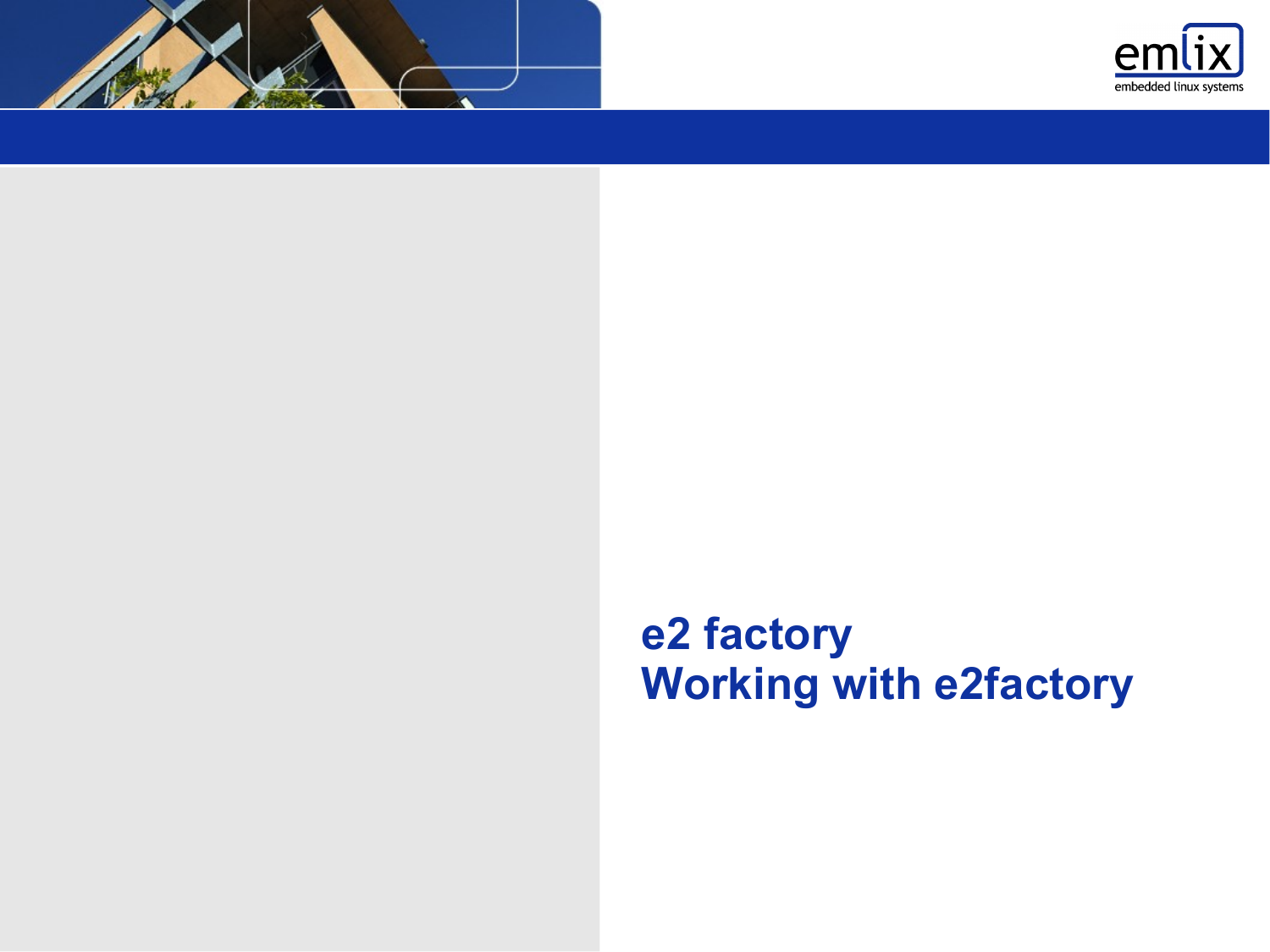



- Basic configuration entities are
	- Site configuration (system-wide, per user)
		- **Servers**
		- **Policies**
	- **Project** 
		- **Chroot**
		- **Licence**
		- **Environment**
		- **Sources**
		- **Results**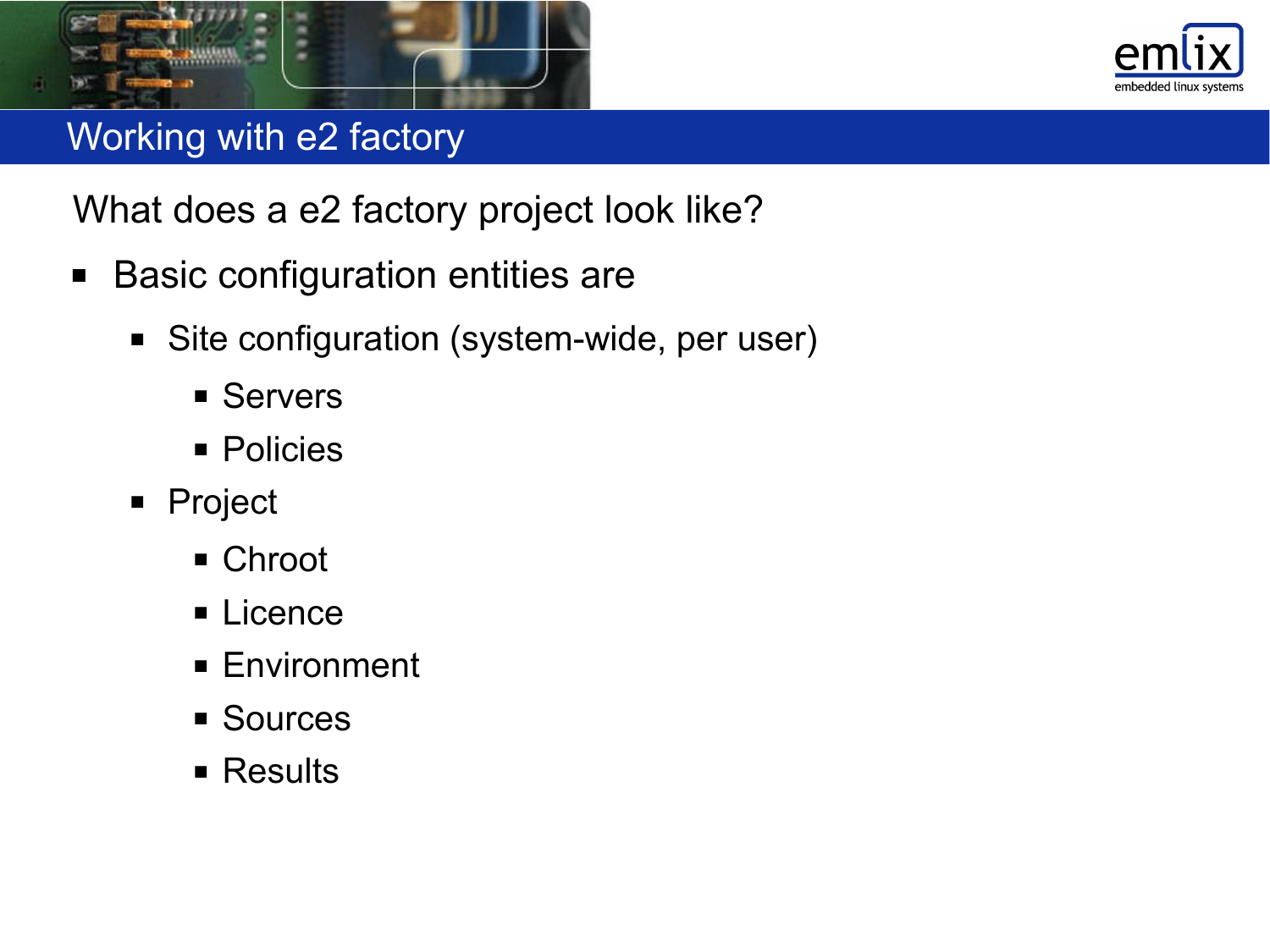



- Basic configuration entities are
	- **Project** 
		- Chroot
		- **ELicence**
		- Environment
		- **Sources**
		- **E** Results

```
e2source {
   name = "busybox",
   licences = {
      "gpl2",
   },
   file = {
       \{server = "upstream",location =\ "busybox-1.15.0.tar.bz2",
          unpack = "busybox-1.15.0",},
   },
}
```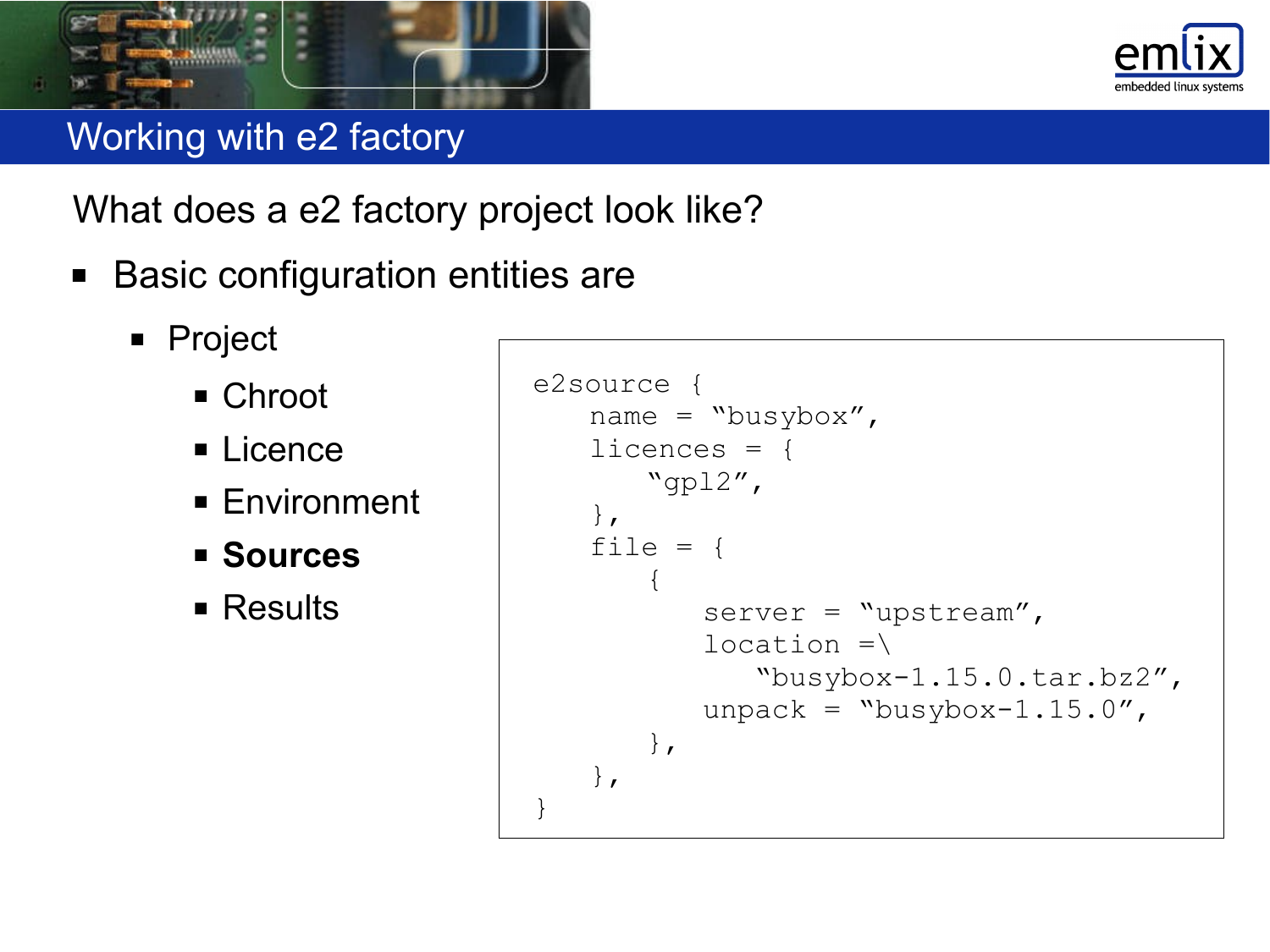



- Basic configuration entities are
	- **Project** 
		- Chroot
		- **Licence**
		- Environment
		- **Sources**
		- **E** Results

```
e2source {
   name = "busybox-config",
   file = {
       \{server = ".",
          location =\"src/busybox/busybox.config",
          copy = "busybox.config",
       },
   },
}
```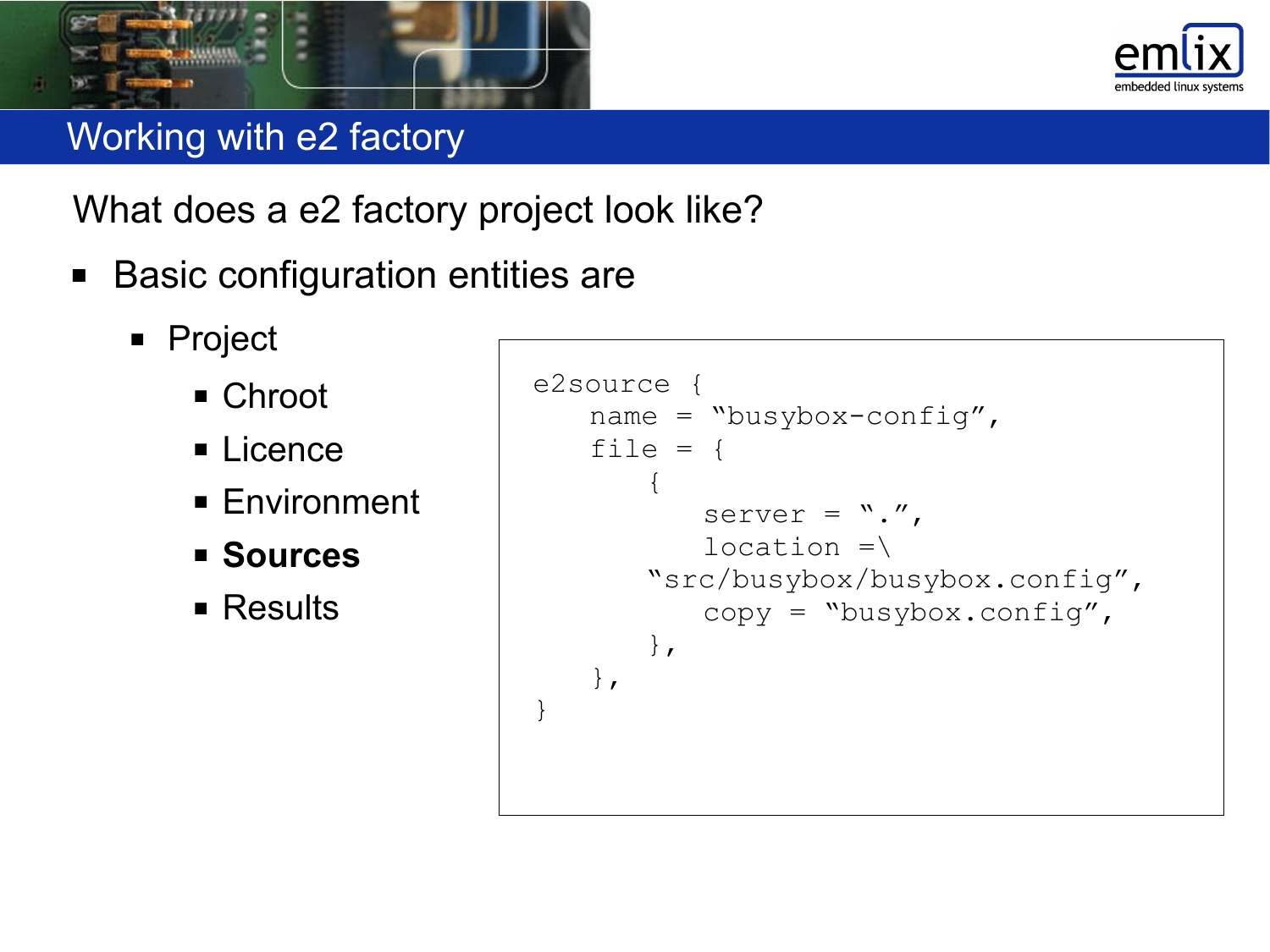



- Basic configuration entities are
	- **Project** 
		- Chroot
		- **ELicence**
		- Environment
		- **Sources (git)**
		- **E** Results

```
e2source {
   licences = {
       "gpl2",
   },
   type = \sqrt{9}it",
   server = \sqrt{9}i^{2},
   location = "linux-2.6.git",branch = "master",tag = "v2.6.31",}
```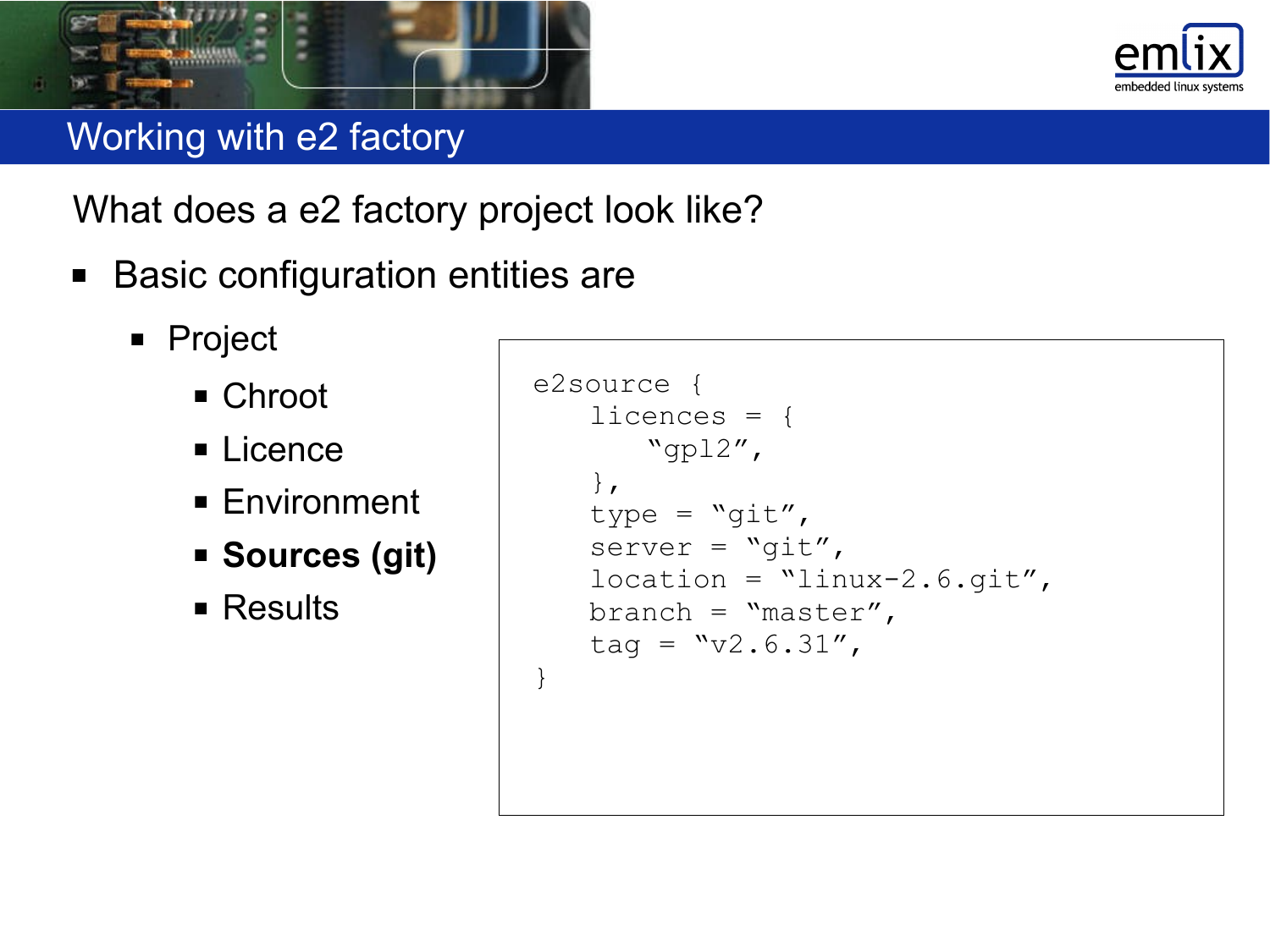



- Basic configuration entities are
	- **Project** 
		- Chroot
		- **ELicence**
		- Environment
		- **Sources**
		- **Results**
			- **Configuration**
			- **Build script**

```
e2result {
   name = "busybox",
   chroot = \{"base",
   },
   depends = {
       "toolchain",
   },
   sources = {
       "busybox",
       "busybox-config",
   },
}
```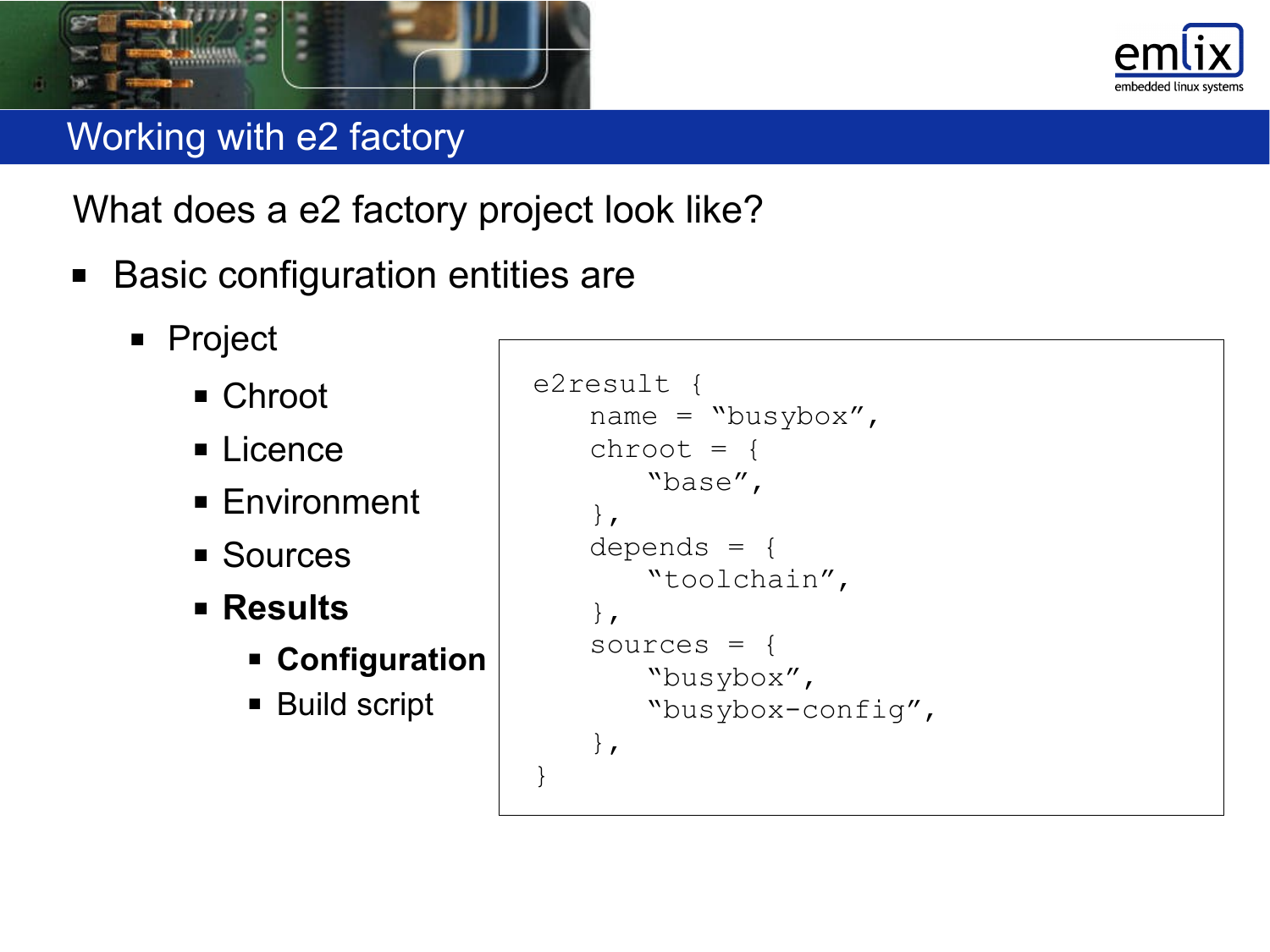

- Basic configuration entities are
	- **Project** 
		- Chroot
		- **Licence**
		- Environment
		- **Sources**
		- **Results**
			- **Configuration**
			- **Build script**

```
cd busybox
cp ../busybox-config/busybox.config \
                           .config
make ARCH=${cross arch} \ \ \ \ \CROSS_COMPILE=${target_platform}-
make ARCH=\frac{5}{2} (cross arch) \
   CROSS COMPILE=${target platform}- \
   CONFIG_PREFIX=${ROOT} install
```

```
tar -czf ${OUT}/busybox.tar.gz \
                        -C ${ROOT} .
```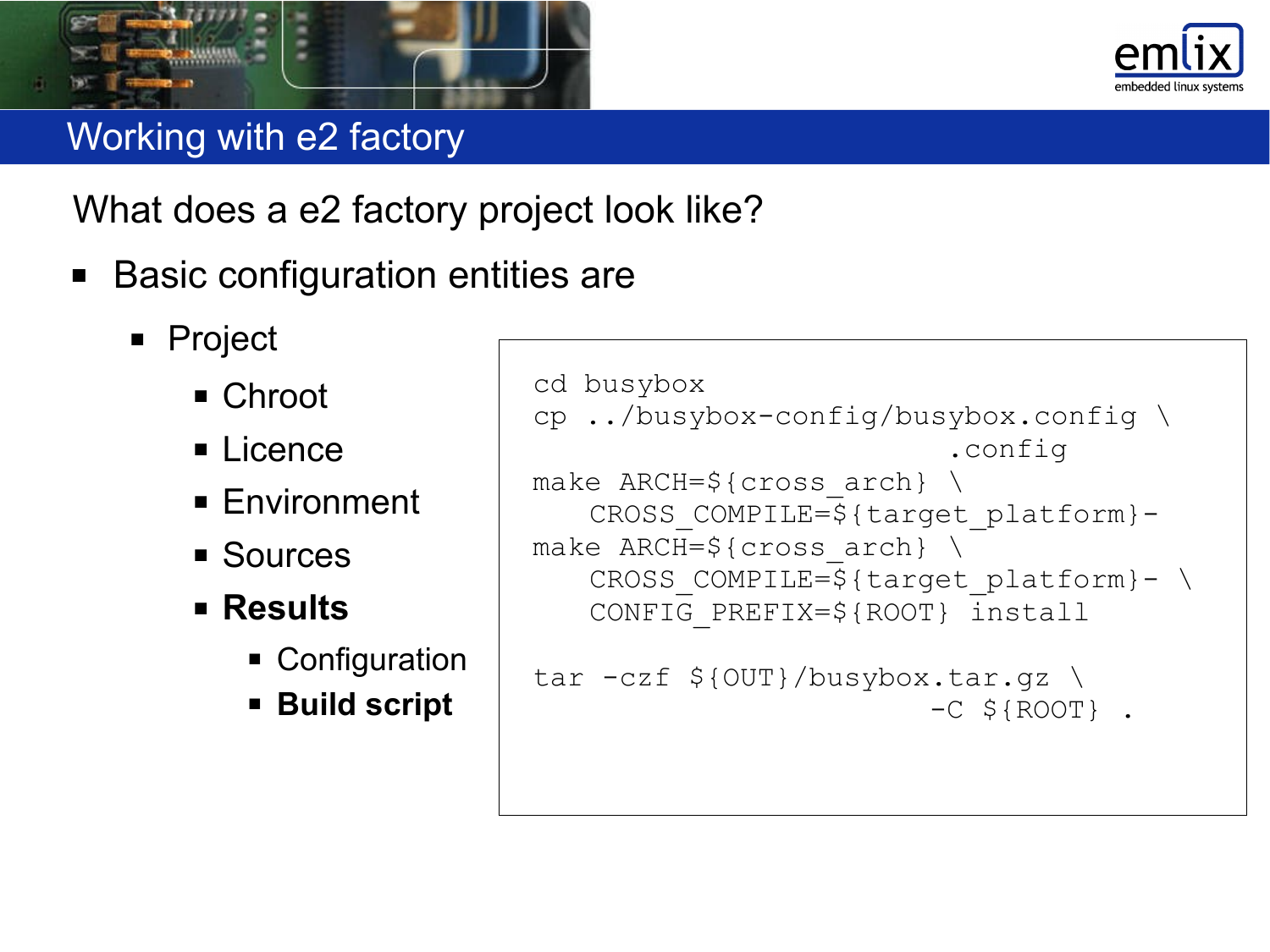



- Basic configuration entities are
	- **Project** 
		- Chroot
		- **ELicence**
		- Environment
		- **Sources**
		- **Results**
			- **Configuration**
			- **Build script**

```
e2result {
   name = "roots",chroot = \{"base",
   },
   depends = {
       "libc",
       "busybox",
       "zlib",
   },
   sources = {
   },
}
```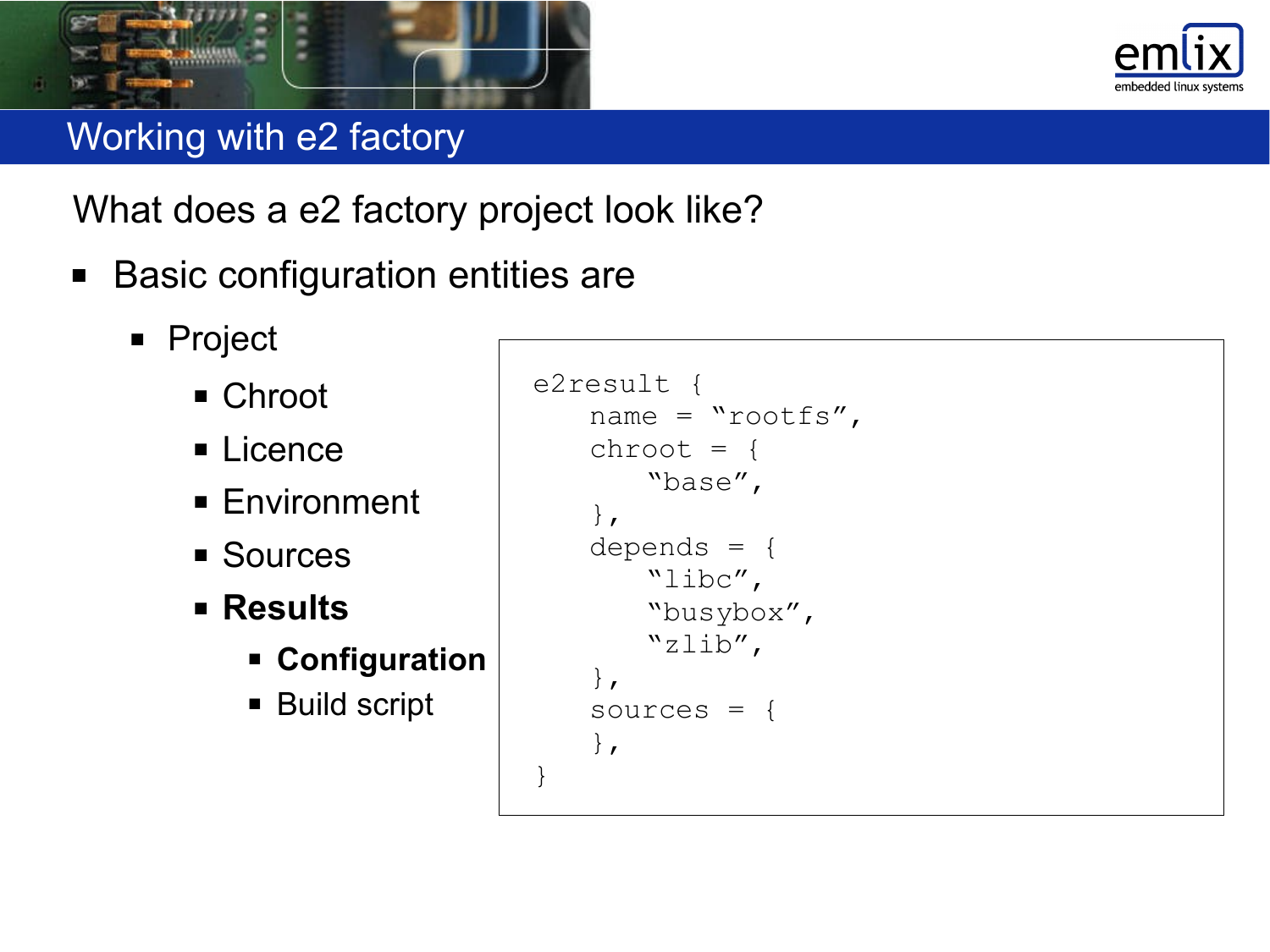



- Basic configuration entities are
	- **Project** 
		- Chroot
		- **ELicence**
		- Environment
		- **Sources**
		- **Results**
			- **Configuration**
			- **Build script**

```
tar -xzf ${DEP}/busybox/busybox.tar.gz\
   -C ${ROOT}
tar -xzf ${DEP}/zlib/zlib.tar.gz\
   -C ${ROOT}
tar -czf ${OUT}/rootfs.tar\
   -C ${ROOT}.
```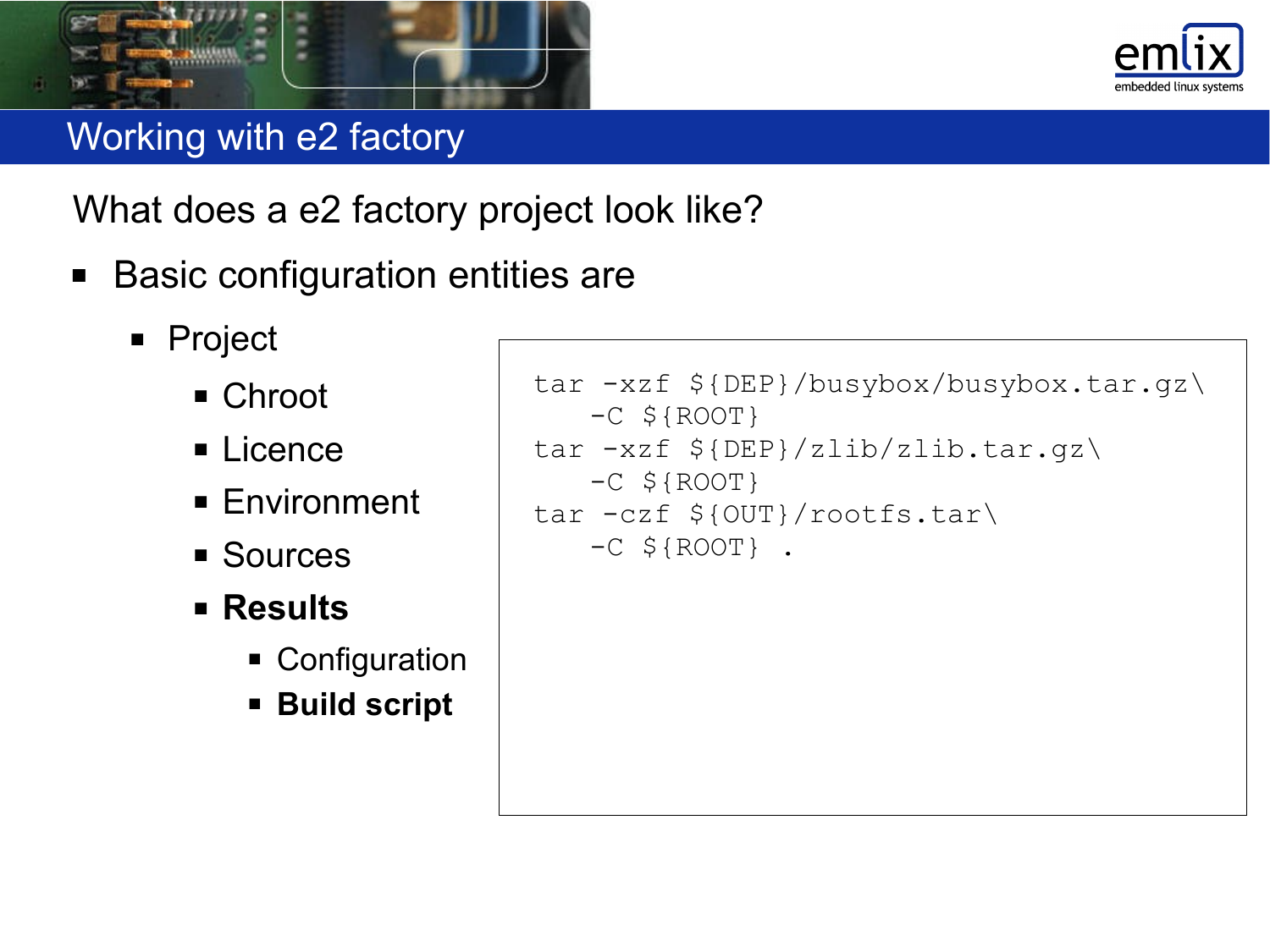



Basic use cases

- **Reproducible Builds**
- **Development**

```
$ e2-build busybox
skipping binutils [abcdef...]
skipping gcc [5176ab...]
skipping libc [123abc...]
...
skipping toolchain [443456...]
building busybox [456123...]
\varsigma
```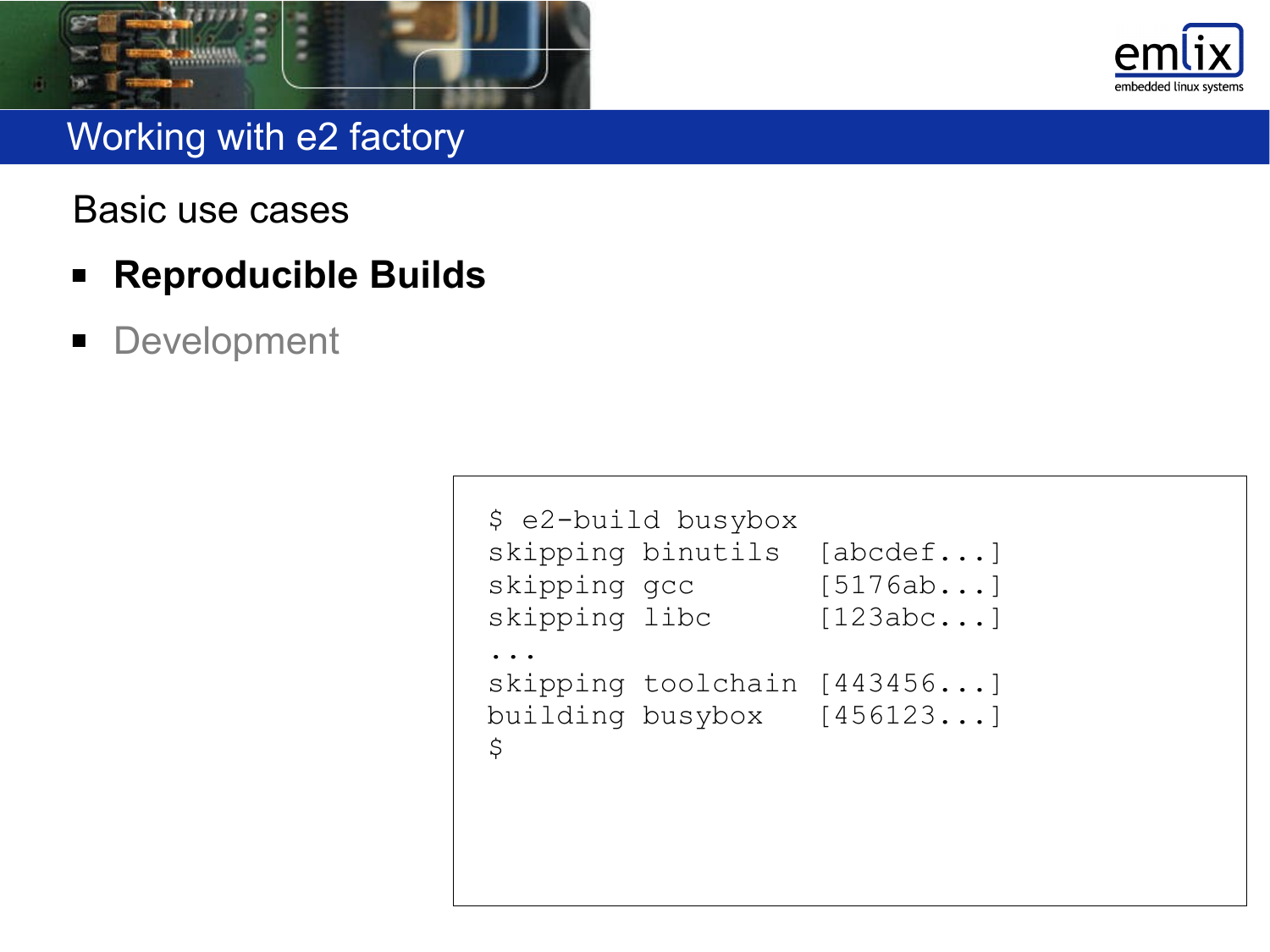



#### Basic use cases

- **Reproducible Builds**
- **Development**
	- The playground, a shell inside the build environment

```
$ e2-build --playground busybox
building busybox [456123...][playground]
$ e2-playground busybox
entering playground...
#
```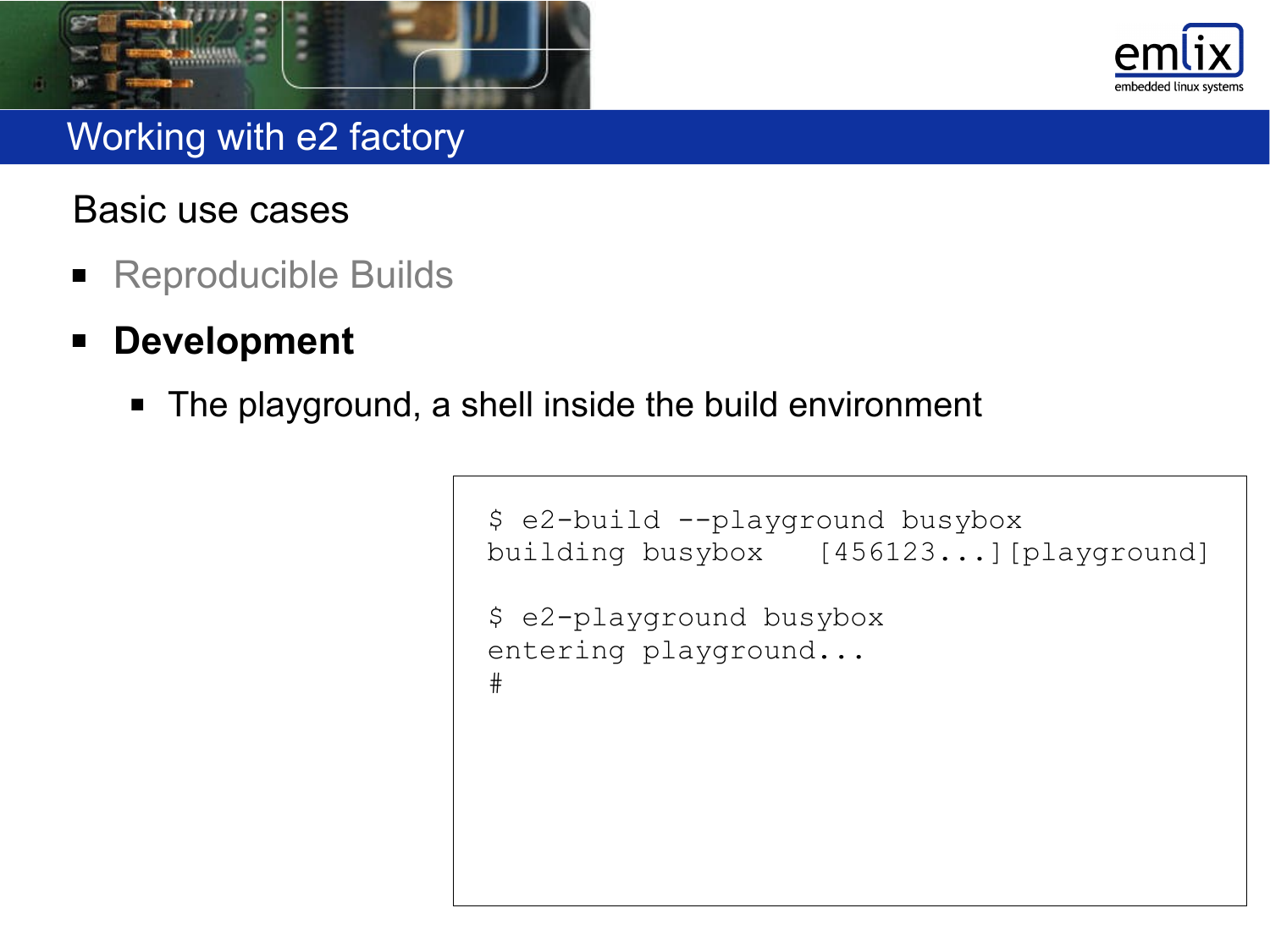



An approach to platform based development

- Maintain a common platform for multiple products
- Keep development close together
	- **share as much as possible**
- Keep the products independent enough
	- different product life-cycles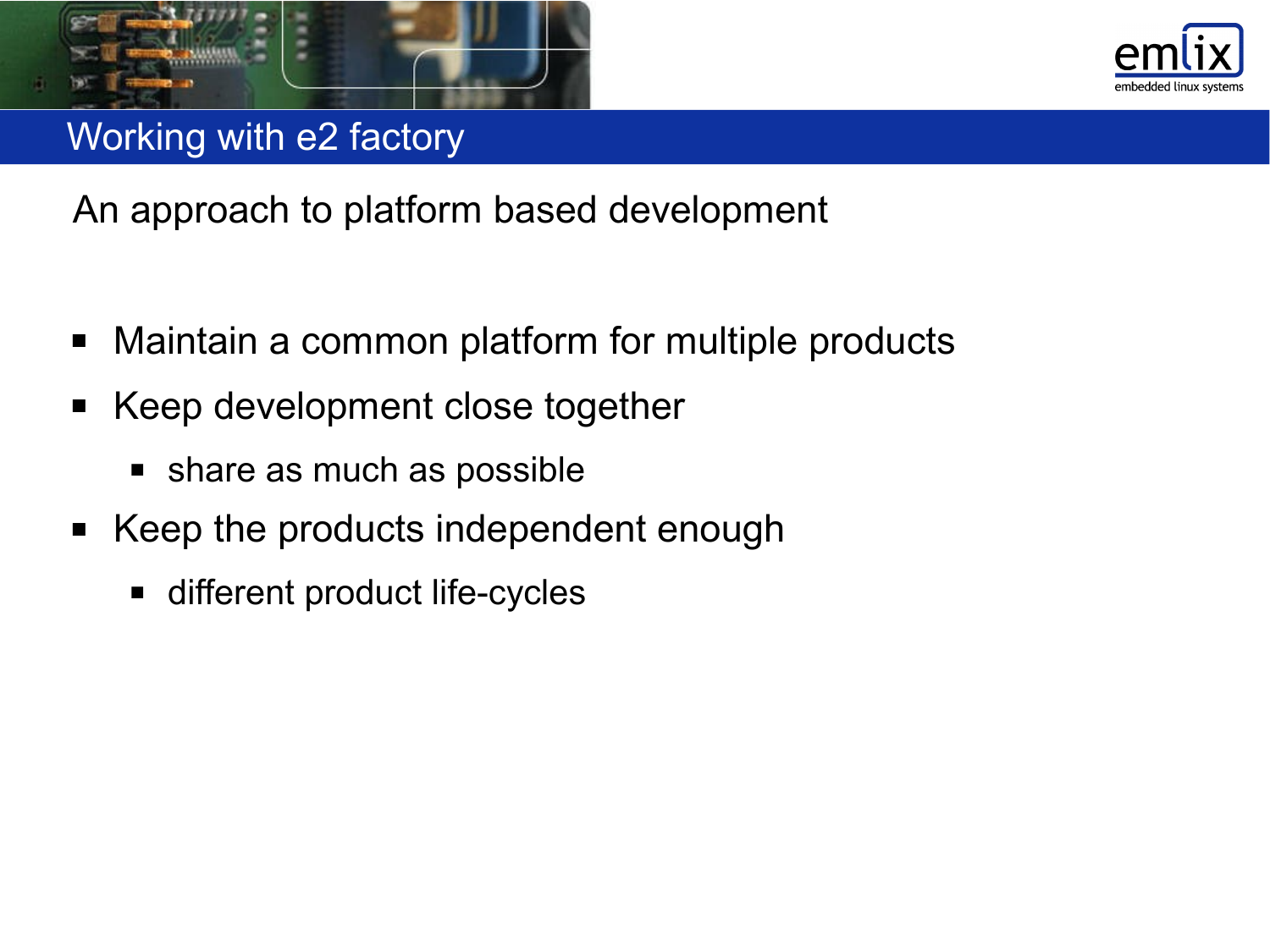



An approach to platform based development



■ The generic part has well-defined interfaces for product development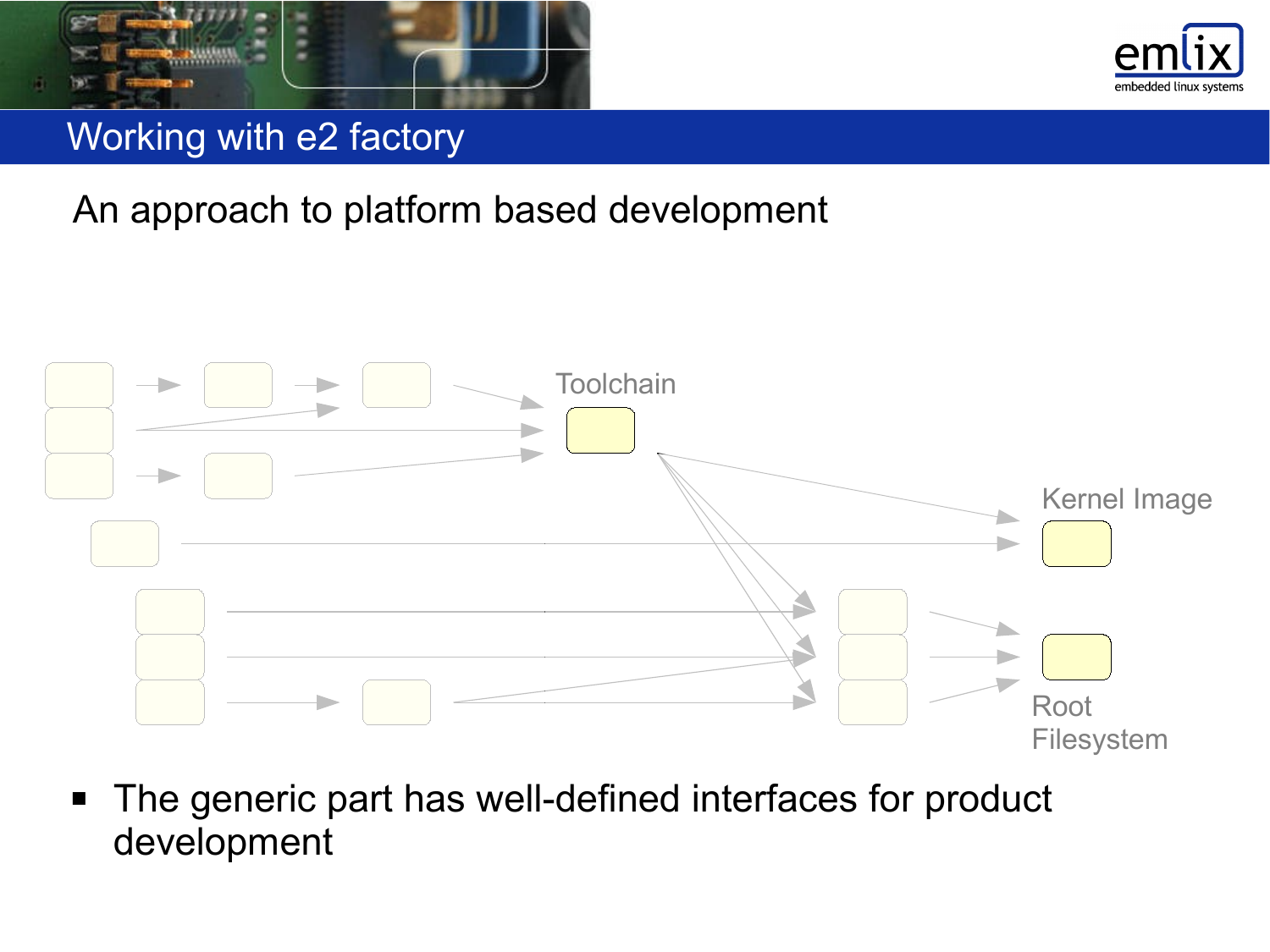



## An approach to platform based development



- **Products depend on the generic platform**
- **Products represented by results**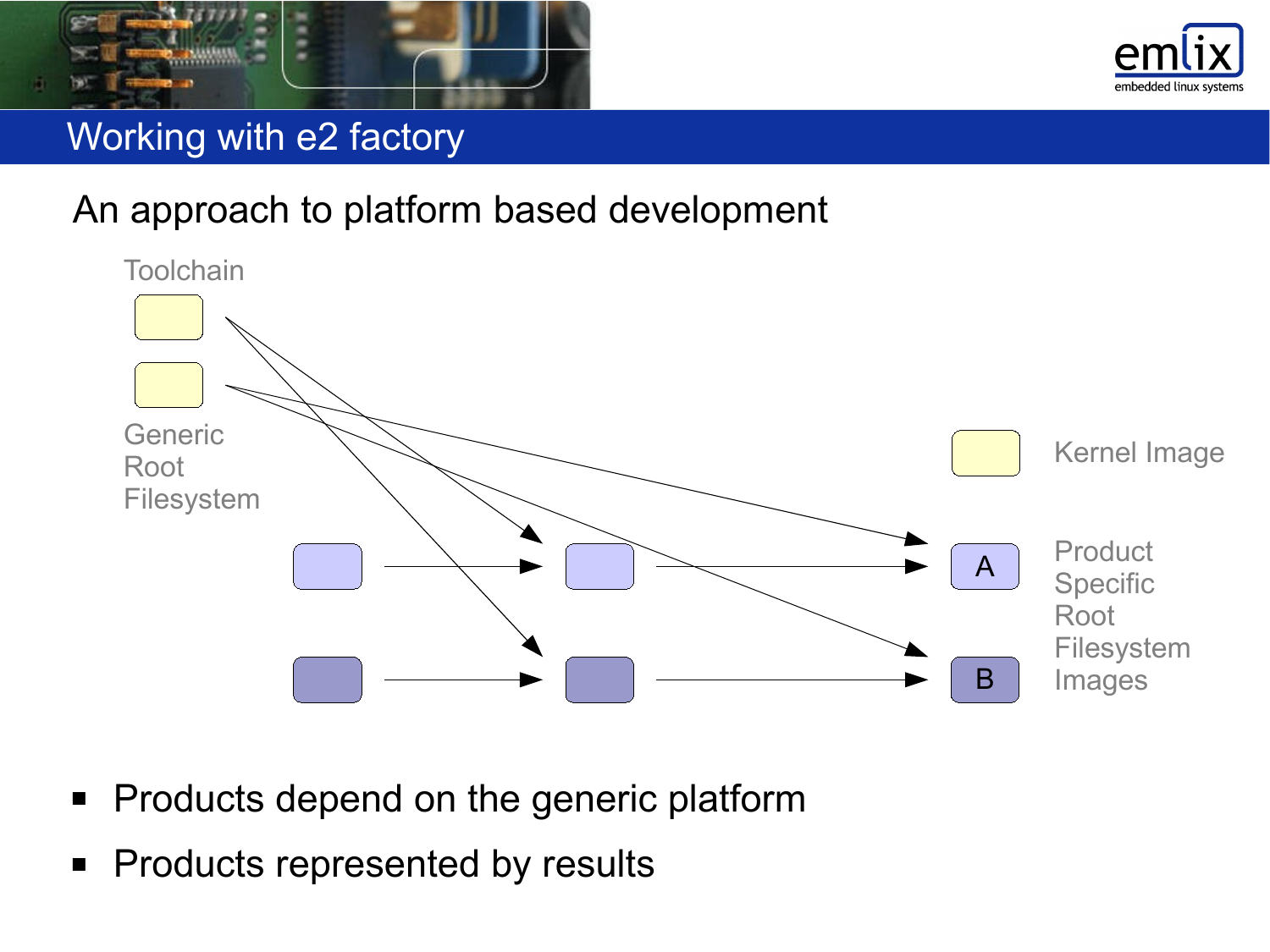



An approach to platform based development

- Project is self-contained
	- **Toolchain included**
	- Fully automated dependency handling
- Rebasing products onto different hardware is easy
	- Required due to discontinued hardware or
	- Growing hardware requirements